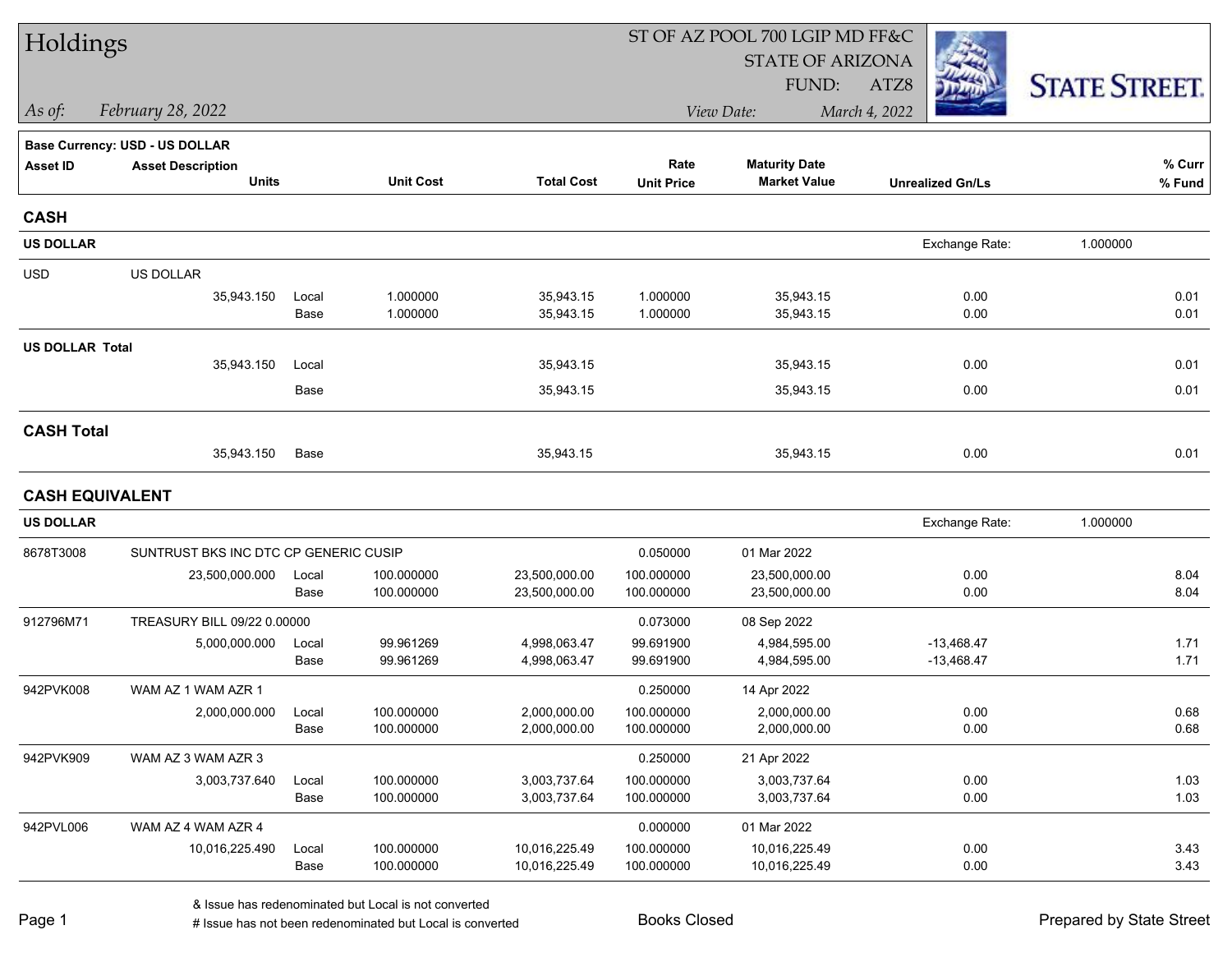| Holdings        |                                       |                  |                   |                   | ST OF AZ POOL 700 LGIP MD FF&C<br><b>STATE OF ARIZONA</b> |               |
|-----------------|---------------------------------------|------------------|-------------------|-------------------|-----------------------------------------------------------|---------------|
|                 |                                       |                  |                   |                   | FUND:                                                     | ATZ8          |
| As of:          | February 28, 2022                     |                  |                   |                   | View Date:                                                | March 4, 2022 |
|                 | <b>Base Currency: USD - US DOLLAR</b> |                  |                   |                   |                                                           |               |
| <b>Asset ID</b> | <b>Asset Description</b>              |                  |                   | Rate              | <b>Maturity Date</b>                                      |               |
|                 | <b>Units</b>                          | <b>Unit Cost</b> | <b>Total Cost</b> | <b>Unit Price</b> | <b>Market Value</b>                                       | Unr           |
| 942PVNII4       | WAM AZ 7 WAM AZR 7                    |                  |                   | 0.250000          | 15 Dec 2022                                               |               |
|                 | 2.000.000.000<br>ncal                 | 100 000000       | 2,000,000,00      | 100 000000        | 2,000,000,00                                              |               |

#### ST OF AZ POOL 700 LGIP MD FF&C



| View Date: | March - |
|------------|---------|
|            |         |

|                        | <b>Base Currency: USD - US DOLLAR</b> |       |                  |                   |                   |                      |                         |          |
|------------------------|---------------------------------------|-------|------------------|-------------------|-------------------|----------------------|-------------------------|----------|
| Asset ID               | <b>Asset Description</b>              |       |                  |                   | Rate              | <b>Maturity Date</b> |                         | $%$ Curr |
|                        | <b>Units</b>                          |       | <b>Unit Cost</b> | <b>Total Cost</b> | <b>Unit Price</b> | <b>Market Value</b>  | <b>Unrealized Gn/Ls</b> | % Fund   |
| 942PVNII4              | WAM AZ 7 WAM AZR 7                    |       |                  |                   | 0.250000          | 15 Dec 2022          |                         |          |
|                        | 2,000,000.000                         | Local | 100.000000       | 2,000,000.00      | 100.000000        | 2,000,000.00         | 0.00                    | 0.68     |
|                        |                                       | Base  | 100.000000       | 2,000,000.00      | 100.000000        | 2,000,000.00         | 0.00                    | 0.68     |
| 95763A914              | WESTERN ALLIANCE BANCORP PP           |       |                  |                   | 0.250000          | 23 Jun 2022          |                         |          |
|                        | 5,004,983.710                         | Local | 100.000000       | 5,004,983.71      | 100.000000        | 5,004,983.71         | 0.00                    | 1.71     |
|                        |                                       | Base  | 100.000000       | 5,004,983.71      | 100.000000        | 5,004,983.71         | 0.00                    | 1.71     |
| <b>US DOLLAR Total</b> |                                       |       |                  |                   |                   |                      |                         |          |
|                        | 50,524,946.840                        | Local |                  | 50,523,010.31     |                   | 50,509,541.84        | $-13,468.47$            | 17.28    |
|                        |                                       | Base  |                  | 50,523,010.31     |                   | 50,509,541.84        | $-13,468.47$            | 17.28    |
|                        | <b>CASH EQUIVALENT Total</b>          |       |                  |                   |                   |                      |                         |          |
|                        | 50,524,946.840                        | Base  |                  | 50,523,010.31     |                   | 50,509,541.84        | $-13,468.47$            | 17.28    |
|                        |                                       |       |                  |                   |                   |                      |                         |          |

**FIXED INCOME**

| <b>US DOLLAR</b> |                                        |       |            |            |             |             | Exchange Rate: | 1.000000 |
|------------------|----------------------------------------|-------|------------|------------|-------------|-------------|----------------|----------|
| 36178GHQ0        | GNMA POOL AA8339 GN 08/27 FIXED 3      |       |            |            | 3.000000    | 15 Aug 2027 |                |          |
|                  | 513,405.300                            | Local | 102.531250 | 526,400.87 | 102.521030  | 526,348.40  | $-52.47$       | 0.18     |
| Original Face:   | 5,000,000.000                          | Base  | 102.531250 | 526,400.87 | 102.521030  | 526,348.40  | $-52.47$       | 0.18     |
| 36179MAF7        | GNMA II POOL MA0006 G2 04/27 FIXED 2.5 |       |            |            | 2.500000    | 20 Apr 2027 |                |          |
|                  | 407,041.480                            | Local | 101.923811 | 414,872.19 | 100.317810  | 408,335.10  | $-6,537.09$    | 0.14     |
| Original Face:   | 4,372,786.000                          | Base  | 101.923811 | 414,872.19 | 100.317810  | 408,335.10  | $-6,537.09$    | 0.14     |
| 36179MCH1        | GNMA II POOL MA0072 G2 05/27 FIXED 2.5 |       |            | 2.500000   | 20 May 2027 |             |                |          |
|                  | 501,064.300                            | Local | 101.698936 | 509,577.06 | 101.287164  | 507,513.82  | $-2,063.24$    | 0.17     |
| Original Face:   | 5,000,000.000                          | Base  | 101.698936 | 509,577.06 | 101.287164  | 507,513.82  | $-2,063.24$    | 0.17     |
| 36179MGP9        | GNMA II POOL MA0206 G2 07/27 FIXED 3.5 |       |            |            | 3.500000    | 20 Jul 2027 |                |          |
|                  | 316,507.900                            | Local | 102.787343 | 325,330.06 | 103.419661  | 327,331.40  | 2,001.34       | 0.11     |
| Original Face:   | 4,169,641.000                          | Base  | 102.787343 | 325,330.06 | 103.419661  | 327,331.40  | 2,001.34       | 0.11     |
| 36179NDH8        | GNMA II POOL MA1004 G2 05/43 FIXED 3   |       |            |            | 3.000000    | 20 May 2043 |                |          |
|                  | 210.239.460                            | Local | 101.075065 | 212,499.67 | 101.271575  | 212,912.81  | 413.14         | 0.07     |
| Original Face:   | 2,000,000.000                          | Base  | 101.075065 | 212,499.67 | 101.271575  | 212,912.81  | 413.14         | 0.07     |

& Issue has redenominated but Local is not converted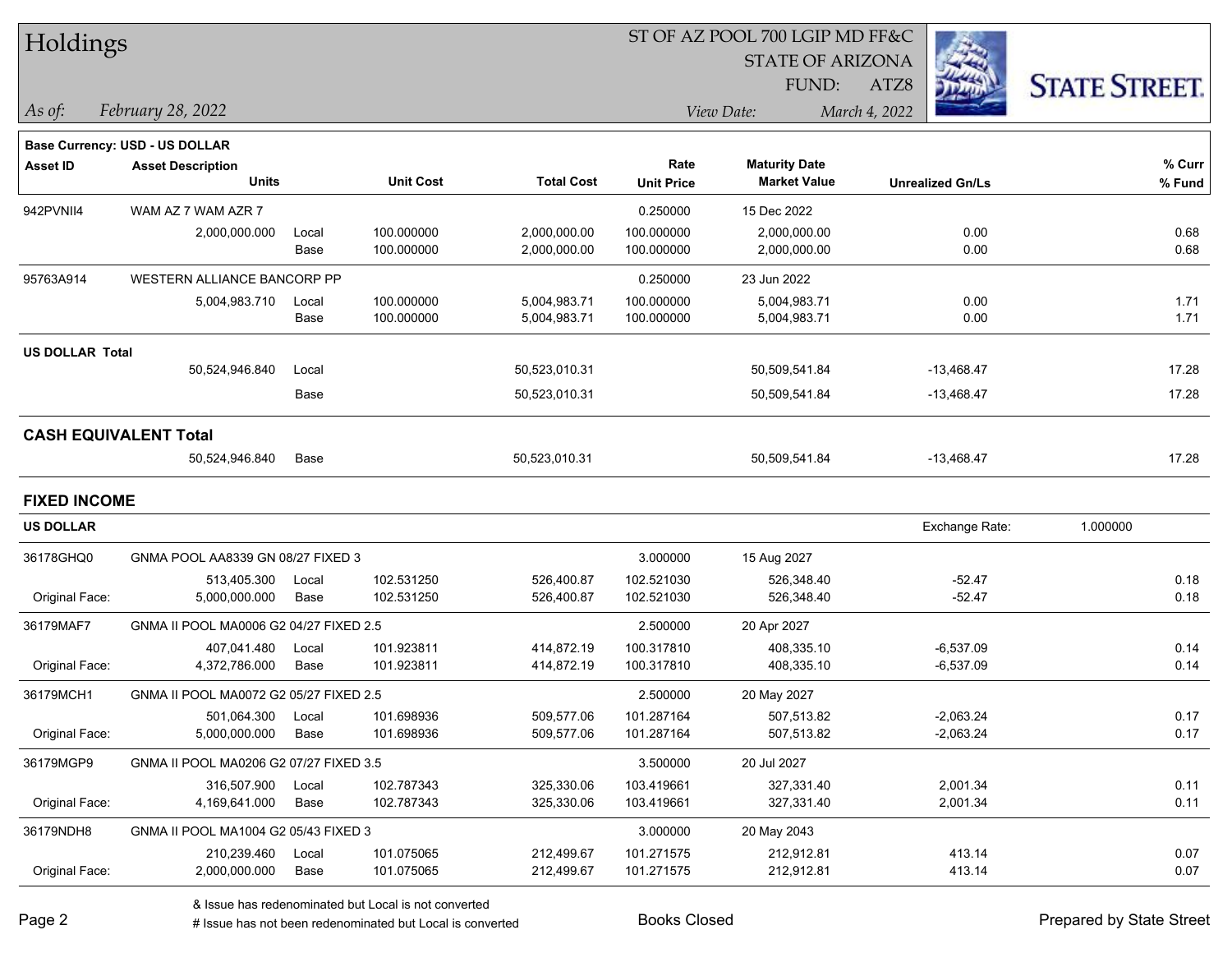| Holdings |
|----------|
|          |

#### ST OF AZ POOL 700 LGIP MD FF&C

STATE OF ARIZONA

FUND:

ATZ8



#### *February 28, 2022 As of: View Date: March 4, 2022*

|                 | Base Currency: USD - US DOLLAR                 |               |                          |                          |                           |                                             |                         |                  |
|-----------------|------------------------------------------------|---------------|--------------------------|--------------------------|---------------------------|---------------------------------------------|-------------------------|------------------|
| <b>Asset ID</b> | <b>Asset Description</b><br><b>Units</b>       |               | <b>Unit Cost</b>         | <b>Total Cost</b>        | Rate<br><b>Unit Price</b> | <b>Maturity Date</b><br><b>Market Value</b> | <b>Unrealized Gn/Ls</b> | % Curr<br>% Fund |
| 36202F3T1       | GNMA II POOL 005310 G2 02/27 FIXED 3.5         |               |                          |                          | 3.500000                  | 20 Feb 2027                                 |                         |                  |
| Original Face:  | 127,489.300<br>2,910,888.000                   | Local<br>Base | 101.817274<br>101.817274 | 129,806.13<br>129,806.13 | 101.955928<br>101.955928  | 129,982.90<br>129,982.90                    | 176.77<br>176.77        | 0.04<br>0.04     |
| 36225E3Y6       | GNMA II POOL 082614 G2 09/40 FLOATING VAR      |               |                          |                          | 1.625000                  | 20 Sep 2040                                 |                         |                  |
| Original Face:  | 407,211.840<br>9,450,000.000                   | Local<br>Base | 102.848385<br>102.848385 | 418,810.80<br>418,810.80 | 103.594028<br>103.594028  | 421,847.15<br>421,847.15                    | 3,036.35<br>3.036.35    | 0.14<br>0.14     |
| 3622A2EM0       | GNMA POOL 783740 GN 12/27 FIXED 2.5            |               |                          |                          | 2.500000                  | 15 Dec 2027                                 |                         |                  |
| Original Face:  | 269,342.970<br>2,500,000.000                   | Local<br>Base | 100.873110<br>100.873110 | 271,694.63<br>271,694.63 | 101.186036<br>101.186036  | 272,537.47<br>272,537.47                    | 842.84<br>842.84        | 0.09<br>0.09     |
| 3622A2F31       | GNMA II POOL 783786 G2 06/28 FIXED 2.5         |               |                          |                          | 2.500000                  | 20 Jun 2028                                 |                         |                  |
| Original Face:  | 190,898.710<br>1,500,000.000                   | Local<br>Base | 100.850393<br>100.850393 | 192,522.10<br>192,522.10 | 101.292889<br>101.292889  | 193,366.82<br>193,366.82                    | 844.72<br>844.72        | 0.07<br>0.07     |
| 36230M3Y1       | GNMA POOL 753515 GN 11/40 FIXED 4              |               |                          |                          | 4.000000                  | 15 Nov 2040                                 |                         |                  |
| Original Face:  | 352,943.710<br>5,872,458.000                   | Local<br>Base | 104.991635<br>104.991635 | 370,561.37<br>370,561.37 | 106.866137<br>106.866137  | 377, 177.31<br>377, 177.31                  | 6,615.94<br>6,615.94    | 0.13<br>0.13     |
| 36241KZ76       | GNMA POOL 782566 GN 02/24 FIXED 5.5            |               |                          |                          | 5.500000                  | 15 Feb 2024                                 |                         |                  |
| Original Face:  | 6,894.580<br>1,000,000.000                     | Local<br>Base | 101.045459<br>101.045459 | 6,966.66<br>6,966.66     | 102.679330<br>102.679330  | 7,079.31<br>7,079.31                        | 112.65<br>112.65        | 0.00<br>0.00     |
| 36290TK65       | GNMA POOL 616917 GN 12/35 FIXED 5              |               |                          |                          | 5.000000                  | 15 Dec 2035                                 |                         |                  |
| Original Face:  | 23,933.010<br>1,000,000.000                    | Local<br>Base | 104.169764<br>104.169764 | 24,930.96<br>24,930.96   | 110.879055<br>110.879055  | 26,536.70<br>26,536.70                      | 1,605.74<br>1,605.74    | 0.01<br>0.01     |
| 36294XCP9       | GNMA POOL 662578 GN 09/22 FIXED 5              |               |                          |                          | 5.000000                  | 15 Sep 2022                                 |                         |                  |
| Original Face:  | 62.760<br>25,000.000                           | Local<br>Base | 100.254939<br>100.254939 | 62.92<br>62.92           | 100.748224<br>100.748224  | 63.23<br>63.23                              | 0.31<br>0.31            | 0.00<br>0.00     |
| 36297KGS4       | GNMA POOL 714009 GN 10/39 FIXED 5              |               |                          |                          | 5.000000                  | 15 Oct 2039                                 |                         |                  |
| Original Face:  | 47,863.440<br>2,000,000.000                    | Local<br>Base | 102.956829<br>102.956829 | 49,278.68<br>49,278.68   | 113.204531<br>113.204531  | 54,183.58<br>54,183.58                      | 4,904.90<br>4,904.90    | 0.02<br>0.02     |
| 38375UAN0       | GOVERNMENT NATIONAL MORTGAGE A GNR 2013 H21 FB |               |                          |                          | 0.801250                  | 20 Sep 2063                                 |                         |                  |
| Original Face:  | 586,164.530<br>1,500,000.000                   | Local<br>Base | 100.414058<br>100.414058 | 588.591.59<br>588,591.59 | 100.375550<br>100.375550  | 588,365.87<br>588,365.87                    | -225.72<br>$-225.72$    | 0.20<br>0.20     |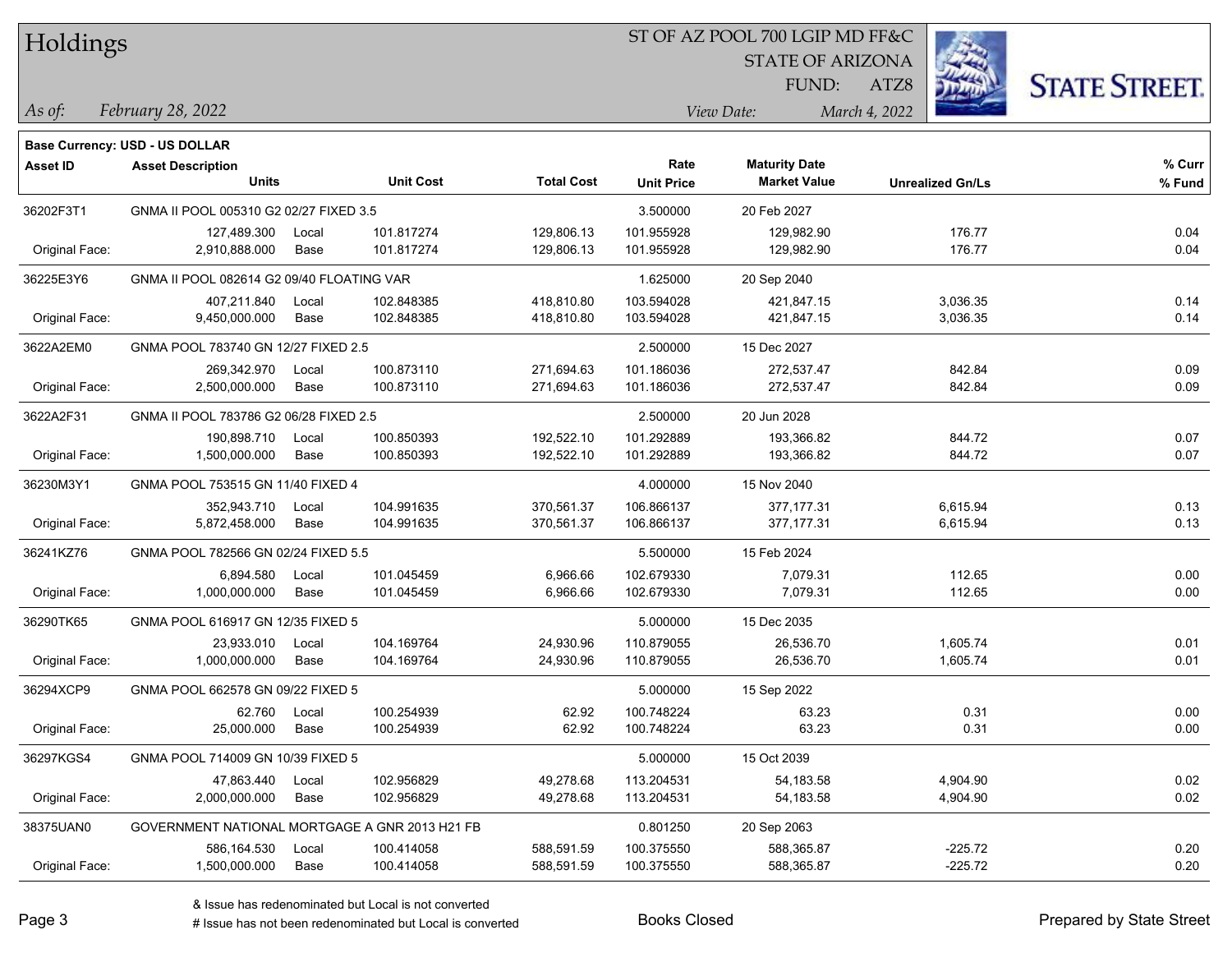|  |  | Holdings |
|--|--|----------|
|--|--|----------|

#### ST OF AZ POOL 700 LGIP MD FF&C

**Maturity Date**

STATE OF ARIZONA

ATZ8



**% Curr**

*February 28, 2022 As of: View Date: March 4, 2022*

**Base Currency: USD - US DOLLAR**

FUND:

|                | <b>Units</b>                                   | <b>Unit Cost</b>                               | <b>Total Cost</b> | <b>Unit Price</b>       | <b>Market Value</b> | <b>Unrealized Gn/Ls</b> | % Fund |
|----------------|------------------------------------------------|------------------------------------------------|-------------------|-------------------------|---------------------|-------------------------|--------|
| 38375UDJ6      |                                                | GOVERNMENT NATIONAL MORTGAGE A GNR 2014 H04 FB |                   | 0.751250                | 20 Feb 2064         |                         |        |
|                | 658,342.710                                    | Local<br>100.365254                            | 660,747.33        | 100.359430              | 660,708.99          | $-38.34$                | 0.23   |
| Original Face: | 1,530,000.000                                  | 100.365254<br>Base                             | 660,747.33        | 100.359430              | 660,708.99          | $-38.34$                | 0.23   |
| 38376R4Z6      |                                                | GOVERNMENT NATIONAL MORTGAGE A GNR 2017 H14 FB |                   | 1.031130                | 20 Jun 2067         |                         |        |
|                | 744,436.130                                    | 101.964872<br>Local                            | 759,063.35        | 100.179160              | 745,769.86          | $-13,293.49$            | 0.26   |
| Original Face: | 1,200,000.000                                  | Base<br>101.964872                             | 759,063.35        | 100.179160              | 745,769.86          | $-13,293.49$            | 0.26   |
| 38377YWD8      |                                                | GOVERNMENT NATIONAL MORTGAGE A GNR 2011 140 PC |                   | 2.000000                | 16 Aug 2039         |                         |        |
|                | 96,336.440                                     | 100.950855<br>Local                            | 97,252.46         | 100.468950              | 96,788.21           | $-464.25$               | 0.03   |
| Original Face: | 2,720,000.000                                  | Base<br>100.950855                             | 97,252.46         | 100.468950              | 96,788.21           | $-464.25$               | 0.03   |
| 38378B4Q9      | GOVERNMENT NATIONAL MORTGAGE A GNR 2013 7 C    |                                                |                   | 2.637000                | 16 May 2051         |                         |        |
|                | 77,542.760                                     | 101.433132<br>Local                            | 78,654.05         | 100.343750              | 77,809.31           | $-844.74$               | 0.03   |
| Original Face: | 4,000,000.000                                  | 101.433132<br>Base                             | 78,654.05         | 100.343750              | 77,809.31           | $-844.74$               | 0.03   |
| 38378H4K9      | GOVERNMENT NATIONAL MORTGAGE A GNR 2012 124 KB |                                                | 2.000000          | 20 Jul 2042             |                     |                         |        |
|                | 1,048,902.140                                  | 101.924017<br>Local                            | 1,069,083.20      | 99.621170               | 1,044,928.58        | $-24, 154.62$           | 0.36   |
| Original Face: | 4,400,000.000                                  | 101.924017<br>Base                             | 1,069,083.20      | 99.621170               | 1,044,928.58        | $-24,154.62$            | 0.36   |
| 38378KBF5      | GOVERNMENT NATIONAL MORTGAGE A GNR 2013 30 A   |                                                |                   | 1.500000<br>16 May 2042 |                     |                         |        |
|                | 433,546.170                                    | 99.401736<br>Local                             | 430,952.42        | 99.894690               | 433,089.60          | 2,137.18                | 0.15   |
| Original Face: | 3,000,000.000                                  | 99.401736<br>Base                              | 430,952.42        | 99.894690               | 433,089.60          | 2,137.18                | 0.15   |
| 38378KRR2      | GOVERNMENT NATIONAL MORTGAGE A GNR 2013 78 AF  |                                                |                   | 2.426180                | 16 Mar 2048         |                         |        |
|                | 172,498.420                                    | 100.570266<br>Local                            | 173,482.12        | 99.525400               | 171,679.74          | $-1,802.38$             | 0.06   |
| Original Face: | 1,000,000.000                                  | Base<br>100.570266                             | 173,482.12        | 99.525400               | 171,679.74          | $-1,802.38$             | 0.06   |
| 38378XEW7      |                                                | GOVERNMENT NATIONAL MORTGAGE A GNR 2014 101 AD |                   | 3.000000                | 16 Jul 2050         |                         |        |
|                | 208,684.520                                    | 101.224523<br>Local                            | 211,239.91        | 100.676800              | 210,096.90          | $-1,143.01$             | 0.07   |
| Original Face: | 1,000,000.000                                  | 101.224523<br>Base                             | 211,239.91        | 100.676800              | 210,096.90          | $-1,143.01$             | 0.07   |
| 38378XJS1      |                                                | GOVERNMENT NATIONAL MORTGAGE A GNR 2014 124 AC |                   | 2.154000                | 16 May 2054         |                         |        |
|                | 0.010                                          | Local<br>100.000000                            | 0.01              | 100.211060              | 0.01                | 0.00                    | 0.00   |
|                |                                                | 100.000000<br>Base                             | 0.01              | 100.211060              | 0.01                | 0.00                    | 0.00   |
| 38378XJV4      |                                                | GOVERNMENT NATIONAL MORTGAGE A GNR 2014 124 AJ |                   | 3.028000                | 16 Aug 2052         |                         |        |
|                |                                                |                                                |                   |                         |                     |                         |        |

**Asset ID Asset Description Rate**

Original Face: 1,000,000.000 Base 100.687739 282,971.11 100.366510 282,068.33 -902.78 0.10

281,038.300 Local 100.687739 282,971.11 100.366510 282,068.33 -902.78 0.10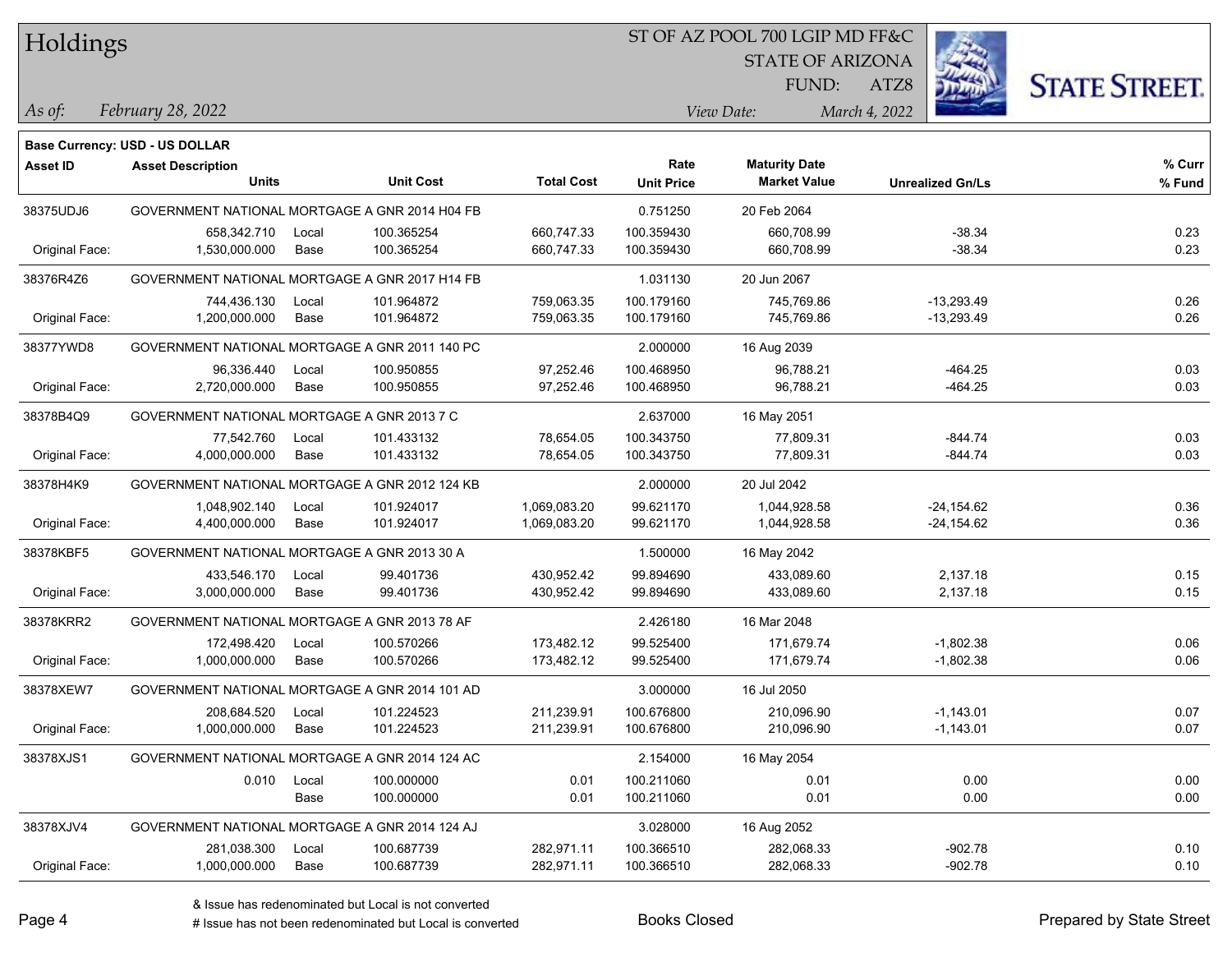Holdings

#### ST OF AZ POOL 700 LGIP MD FF&C

STATE OF ARIZONA

ATZ8

 $Unrealized Gn/Ls$ 



**% Fund**

**% Curr**

*February 28, 2022 As of: View Date: March 4, 2022*

FUND:

|                 | <b>Base Currency: USD - US DOLLAR</b>          |                  |                   |                   |                      |  |  |  |  |  |
|-----------------|------------------------------------------------|------------------|-------------------|-------------------|----------------------|--|--|--|--|--|
| <b>Asset ID</b> | <b>Asset Description</b>                       |                  |                   | Rate              | <b>Maturity Date</b> |  |  |  |  |  |
|                 | Units                                          | <b>Unit Cost</b> | <b>Total Cost</b> | <b>Unit Price</b> | <b>Market Value</b>  |  |  |  |  |  |
| 38378XLY5       | GOVERNMENT NATIONAL MORTGAGE A GNR 2014 120 AD |                  |                   | 2.850000          | 16 Feb 2049          |  |  |  |  |  |
|                 |                                                |                  |                   |                   |                      |  |  |  |  |  |

|                | 130,572.330                                    | Local | 100.770278 | 131,578.10   | 100.223780 | 130,864.52   | $-713.58$     | 0.04 |
|----------------|------------------------------------------------|-------|------------|--------------|------------|--------------|---------------|------|
| Original Face: | 1,000,000.000                                  | Base  | 100.770278 | 131,578.10   | 100.223780 | 130,864.52   | $-713.58$     | 0.04 |
| 38379RAN3      | GOVERNMENT NATIONAL MORTGAGE A GNR 2015 181 AB |       |            |              | 2.600000   | 16 Dec 2049  |               |      |
|                | 1,970.490                                      | Local | 100.845982 | 1,987.16     | 99.957940  | 1,969.66     | $-17.50$      | 0.00 |
| Original Face: | 1,000,000.000                                  | Base  | 100.845982 | 1,987.16     | 99.957940  | 1,969.66     | $-17.50$      | 0.00 |
| 38379RMD2      | GOVERNMENT NATIONAL MORTGAGE A GNR 2017 23 AC  |       |            |              | 2.300000   | 16 Mar 2057  |               |      |
|                | 0.030                                          | Local | 300.000000 | 0.09         | 99.870790  | 0.03         | $-0.06$       | 0.00 |
|                |                                                | Base  | 300.000000 | 0.09         | 99.870790  | 0.03         | $-0.06$       | 0.00 |
| 38380L5J8      | GOVERNMENT NATIONAL MORTGAGE A GNR 2020 H05 DA |       |            |              | 1.625000   | 20 Jan 2070  |               |      |
|                | 2,297,110.360                                  | Local | 100.795258 | 2,315,378.31 | 99.327330  | 2,281,658.39 | $-33,719.92$  | 0.78 |
| Original Face: | 4,000,000.000                                  | Base  | 100.795258 | 2,315,378.31 | 99.327330  | 2,281,658.39 | $-33,719.92$  | 0.78 |
| 38380LD26      | GOVERNMENT NATIONAL MORTGAGE A GNR 2019 H15 GA |       |            |              | 2.250000   | 20 Aug 2069  |               |      |
|                | 1,034,442.450                                  | Local | 102.812726 | 1,063,538.48 | 100.127125 | 1,035,757.48 | $-27,781.00$  | 0.35 |
| Original Face: | 3,000,000.000                                  | Base  | 102.812726 | 1,063,538.48 | 100.127125 | 1,035,757.48 | $-27,781.00$  | 0.35 |
| 38380LN25      | GOVERNMENT NATIONAL MORTGAGE A GNR 2019 H18 KA |       |            |              | 2.200000   | 20 Nov 2069  |               |      |
|                | 1,077,714.060                                  | Local | 100.339443 | 1,081,372.28 | 100.197203 | 1.079.839.34 | $-1,532.94$   | 0.37 |
| Original Face: | 2.000.000.000                                  | Base  | 100.339443 | 1,081,372.28 | 100.197203 | 1,079,839.34 | $-1,532.94$   | 0.37 |
| 38380LRE5      | GOVERNMENT NATIONAL MORTGAGE A GNR 2019 H04 CA |       |            |              | 3.000000   | 20 Mar 2069  |               |      |
|                | 498.498.420                                    | Local | 100.066197 | 498,828.41   | 99.822090  | 497,611.54   | $-1,216.87$   | 0.17 |
| Original Face: | 2,000,000.000                                  | Base  | 100.066197 | 498,828.41   | 99.822090  | 497,611.54   | $-1,216.87$   | 0.17 |
| 38380Q2A9      | GOVERNMENT NATIONAL MORTGAGE A GNR 2021 H08 EA |       |            |              | 3.779920   | 20 Apr 2071  |               |      |
|                | 1,651,931.230                                  | Local | 107.693752 | 1,779,026.72 | 103.023867 | 1,701,883.43 | $-77,143.29$  | 0.58 |
| Original Face: | 1,978,780.000                                  | Base  | 107.693752 | 1,779,026.72 | 103.023867 | 1,701,883.43 | $-77,143.29$  | 0.58 |
| 38382EQ59      | GOVERNMENT NATIONAL MORTGAGE A GNR 2020 61 QA  |       |            |              | 1.500000   | 20 Apr 2050  |               |      |
|                | 1,023,774.160                                  | Local | 102.162026 | 1,045,908.42 | 96.074010  | 983,580.89   | $-62,327.53$  | 0.34 |
| Original Face: | 2,000,000.000                                  | Base  | 102.162026 | 1,045,908.42 | 96.074010  | 983,580.89   | $-62,327.53$  | 0.34 |
| 38382MSY6      | GOVERNMENT NATIONAL MORTGAGE A GNR 2021 8 BP   |       |            |              | 1.250000   | 20 Jan 2051  |               |      |
|                | 2,931,370.810                                  | Local | 101.385884 | 2,971,996.20 | 95.311050  | 2,793,920.30 | $-178,075.90$ | 0.96 |
| Original Face: | 3,185,000.000                                  | Base  | 101.385884 | 2,971,996.20 | 95.311050  | 2,793,920.30 | $-178,075.90$ | 0.96 |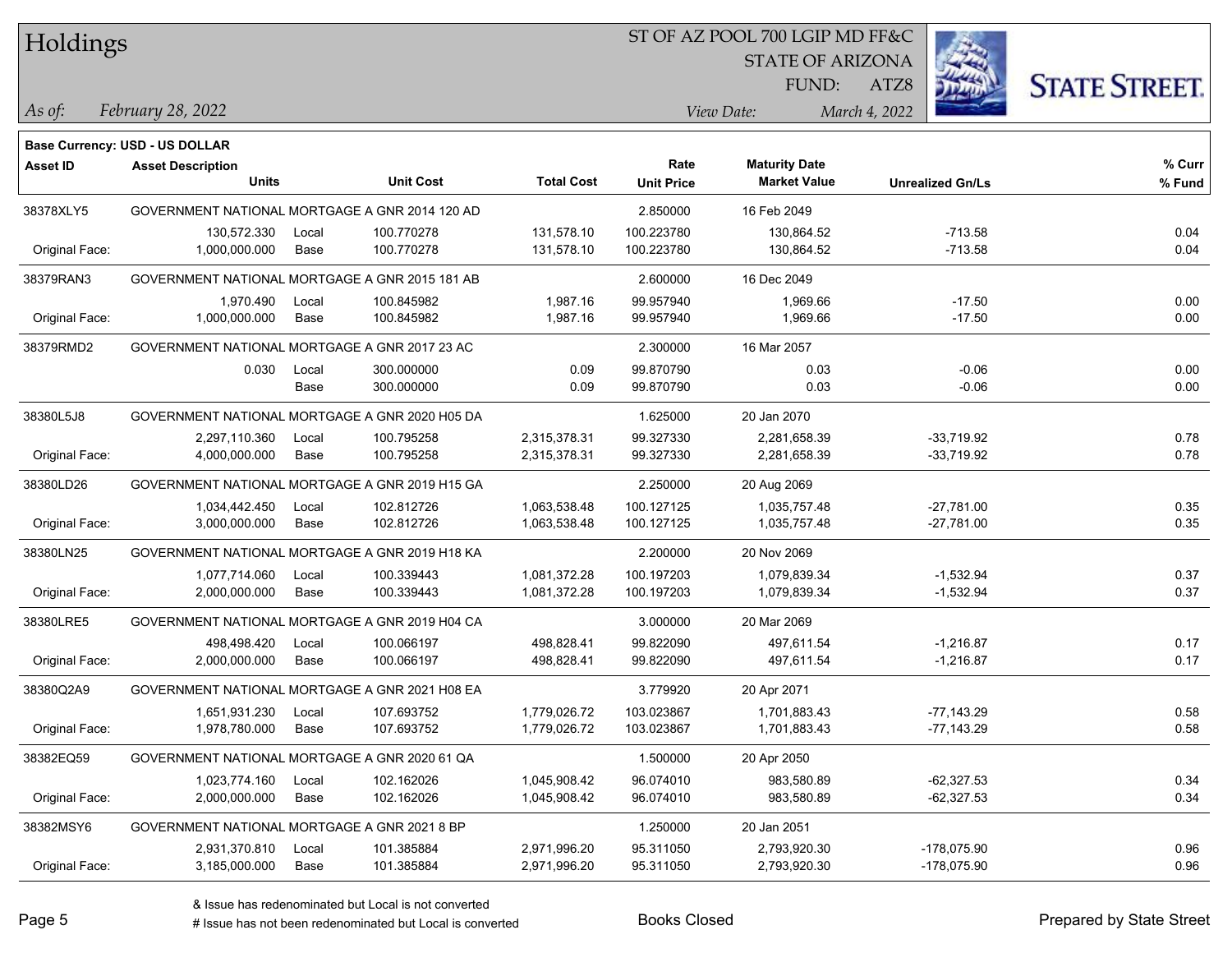Holdings

#### ST OF AZ POOL 700 LGIP MD FF&C

STATE OF ARIZONA

ATZ8



*February 28, 2022 As of: View Date: March 4, 2022*

FUND:

|                 | <b>Base Currency: USD - US DOLLAR</b>               |       |                                                     |                   |                   |                      |                         |        |
|-----------------|-----------------------------------------------------|-------|-----------------------------------------------------|-------------------|-------------------|----------------------|-------------------------|--------|
| <b>Asset ID</b> | <b>Asset Description</b>                            |       |                                                     |                   | Rate              | <b>Maturity Date</b> |                         | % Curr |
|                 | <b>Units</b>                                        |       | <b>Unit Cost</b>                                    | <b>Total Cost</b> | <b>Unit Price</b> | <b>Market Value</b>  | <b>Unrealized Gn/Ls</b> | % Fund |
| 38382NFY8       | GOVERNMENT NATIONAL MORTGAGE A GNR 2021 27 TA       |       |                                                     |                   | 1.500000          | 20 Feb 2051          |                         |        |
|                 | 1,407,533.860                                       | Local | 102.293932                                          | 1,439,821.73      | 96.074800         | 1,352,285.34         | $-87,536.39$            | 0.46   |
| Original Face:  | 2,000,000.000                                       | Base  | 102.293932                                          | 1,439,821.73      | 96.074800         | 1,352,285.34         | $-87,536.39$            | 0.46   |
| 38382TL36       | GOVERNMENT NATIONAL MORTGAGE A GNR 2021 98 WT       |       |                                                     |                   | 2.484990          | 20 Jun 2036          |                         |        |
|                 | 1,616,539.040                                       | Local | 104.239521                                          | 1,685,072.55      | 99.437660         | 1,607,448.59         | $-77,623.96$            | 0.55   |
| Original Face:  | 2,000,000.000                                       | Base  | 104.239521                                          | 1,685,072.55      | 99.437660         | 1,607,448.59         | $-77,623.96$            | 0.55   |
| 38382UFN6       | GOVERNMENT NATIONAL MORTGAGE A GNR 2021 104 DA      |       |                                                     |                   | 2.000000          | 20 Jun 2051          |                         |        |
|                 | 2,882,477.940                                       | Local | 102.773508                                          | 2,962,423.70      | 98.007340         | 2,825,039.96         | $-137,383.74$           | 0.97   |
| Original Face:  | 3,000,000.000                                       | Base  | 102.773508                                          | 2,962,423.70      | 98.007340         | 2,825,039.96         | $-137,383.74$           | 0.97   |
| 6903535F0       | INT DEVELOPMENT FIN CORP US GOVT GUAR 01/27 VAR     |       |                                                     |                   | 0.160000          | 20 Jan 2027          |                         |        |
|                 | 4,166,666.670                                       | Local | 100.000000                                          | 4,166,666.68      | 100.000000        | 4,166,666.67         | $-0.01$                 | 1.43   |
| Original Face:  | 5,000,000.000                                       | Base  | 100.000000                                          | 4,166,666.68      | 100.000000        | 4,166,666.67         | $-0.01$                 | 1.43   |
| 6903537C5       | INT DEVELOPMENT FIN CORP US GOVT GUAR 08/27 VAR     |       |                                                     |                   | 0.190000          | 13 Aug 2027          |                         |        |
|                 | 2,700,000.000                                       | Local | 100.000000                                          | 2,700,000.00      | 100.000000        | 2,700,000.00         | 0.00                    | 0.92   |
| Original Face:  | 2,700,000.000                                       | Base  | 100.000000                                          | 2,700,000.00      | 100.000000        | 2,700,000.00         | 0.00                    | 0.92   |
| 6903538B6       | INT DEVELOPMENT FIN CORP US GOVT GUAR 09/26 VAR     |       |                                                     |                   | 0.190000          | 15 Sep 2026          |                         |        |
|                 | 4,354,166.700                                       | Local | 100.000000                                          | 4,354,166.70      | 100.000000        | 4,354,166.70         | 0.00                    | 1.49   |
| Original Face:  | 5,500,000.000                                       | Base  | 100.000000                                          | 4,354,166.70      | 100.000000        | 4,354,166.70         | 0.00                    | 1.49   |
| 742651DX7       | PRIVATE EXPORT FUNDING US GOVT GUAR 11/24 1.75      |       |                                                     |                   | 1.750000          | 15 Nov 2024          |                         |        |
|                 | 2,000,000.000                                       | Local | 99.928245                                           | 1,998,564.90      | 99.819739         | 1,996,394.78         | $-2,170.12$             | 0.68   |
|                 |                                                     | Base  | 99.928245                                           | 1,998,564.90      | 99.819739         | 1,996,394.78         | $-2,170.12$             | 0.68   |
| 831641EW1       | SMALL BUSINESS ADMINISTRATION SBIC 2012 10A 1       |       |                                                     |                   | 2.766000          | 10 Mar 2022          |                         |        |
|                 | 787.750                                             | Local | 100.011425                                          | 787.84            | 99.518420         | 783.96               | $-3.88$                 | 0.00   |
| Original Face:  | 1,000,000.000                                       | Base  | 100.011425                                          | 787.84            | 99.518420         | 783.96               | $-3.88$                 | 0.00   |
| 90376PBT7       |                                                     |       | INT DEVELOPMENT FIN CORP US GOVT GUAR 01/25 0.00000 |                   |                   | 24 Jan 2025          |                         |        |
|                 | 3,000,000.000                                       | Local | 100.944093                                          | 3,028,322.79      | 97.672890         | 2,930,186.70         | -98,136.09              | 1.00   |
|                 |                                                     | Base  | 100.944093                                          | 3,028,322.79      | 97.672890         | 2,930,186.70         | $-98,136.09$            | 1.00   |
| 90376PBY6       | INT DEVELOPMENT FIN CORP US GOVT GUAR 07/27 0.00000 |       |                                                     |                   | 0.010000          | 17 Jul 2025          |                         |        |
|                 | 3,900,000.000                                       | Local | 100.964879                                          | 3,937,630.30      | 97.853100         | 3,816,270.90         | $-121,359.40$           | 1.31   |
|                 |                                                     | Base  | 100.964879                                          | 3,937,630.30      | 97.853100         | 3,816,270.90         | $-121,359.40$           | 1.31   |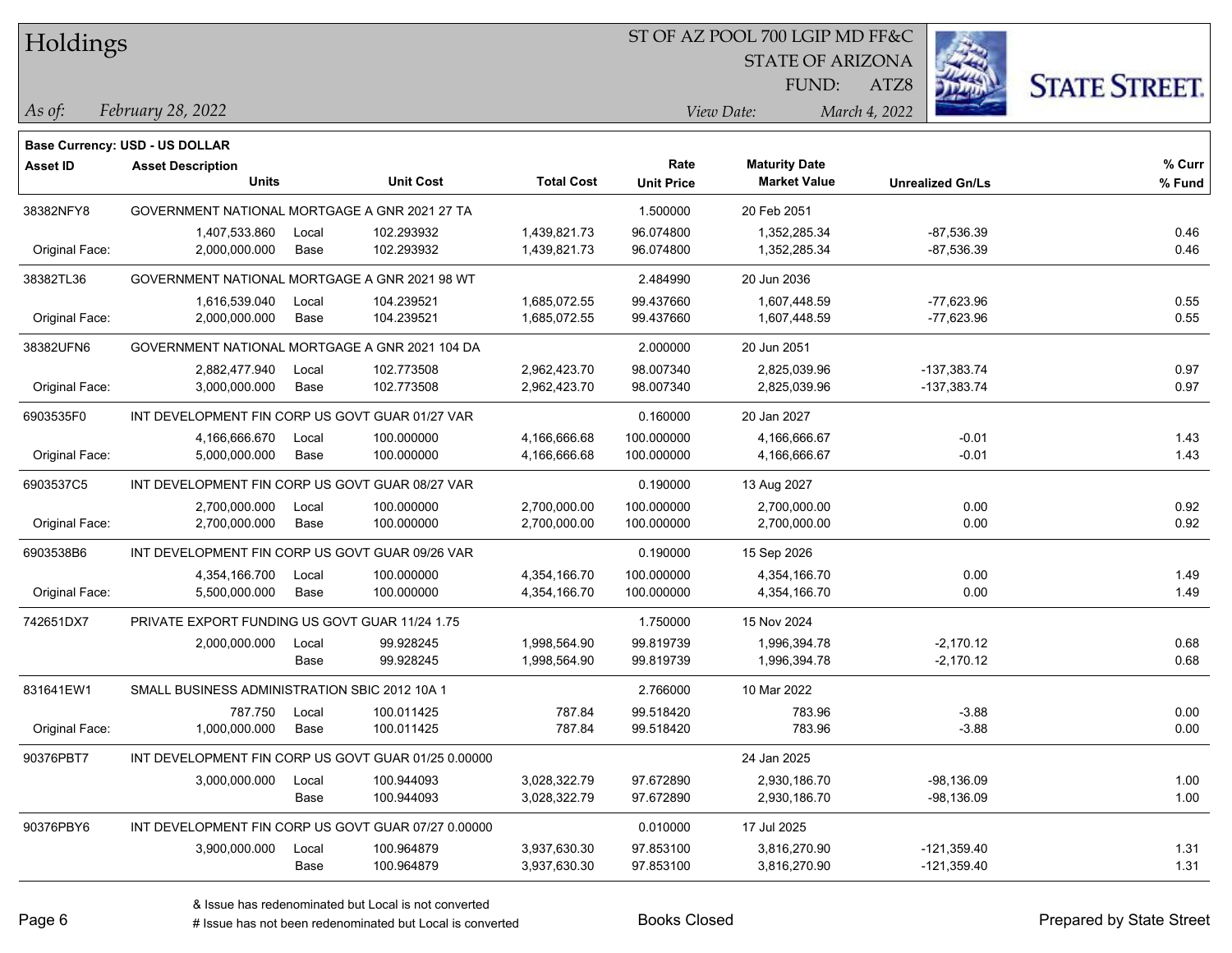| Holdings        |                                                     |       |                                                     |                   |                           | ST OF AZ POOL 700 LGIP MD FF&C              |                         |                      |  |
|-----------------|-----------------------------------------------------|-------|-----------------------------------------------------|-------------------|---------------------------|---------------------------------------------|-------------------------|----------------------|--|
|                 |                                                     |       |                                                     |                   |                           | <b>STATE OF ARIZONA</b>                     |                         |                      |  |
|                 |                                                     |       |                                                     |                   |                           | FUND:                                       | ATZ8                    | <b>STATE STREET.</b> |  |
| $\vert$ As of:  | February 28, 2022                                   |       |                                                     |                   |                           | View Date:                                  | March 4, 2022           |                      |  |
|                 |                                                     |       |                                                     |                   |                           |                                             |                         |                      |  |
|                 | Base Currency: USD - US DOLLAR                      |       |                                                     |                   |                           |                                             |                         |                      |  |
| <b>Asset ID</b> | <b>Asset Description</b><br><b>Units</b>            |       | <b>Unit Cost</b>                                    | <b>Total Cost</b> | Rate<br><b>Unit Price</b> | <b>Maturity Date</b><br><b>Market Value</b> | <b>Unrealized Gn/Ls</b> | % Curr<br>% Fund     |  |
| 90376PCK5       |                                                     |       | INT DEVELOPMENT FIN CORP GOVT GUARANT 01/24 0.00000 |                   | 0.010000                  | 17 Jan 2024                                 |                         |                      |  |
|                 | 2,000,000.000                                       | Local | 100.559634                                          | 2,011,192.67      | 98.438130                 | 1,968,762.60                                | $-42,430.07$            | 0.67                 |  |
|                 |                                                     | Base  | 100.559634                                          | 2,011,192.67      | 98.438130                 | 1,968,762.60                                | $-42,430.07$            | 0.67                 |  |
| 90376PCW9       | INT DEVELOPMENT FIN CORP US GOVT GUAR 04/26 0.00000 |       |                                                     |                   |                           | 09 Apr 2026                                 |                         |                      |  |
|                 | 2,534,814.810                                       | Local | 100.151896                                          | 2,538,665.09      | 100.093849                | 2,537,193.71                                | $-1,471.38$             | 0.87                 |  |
|                 |                                                     | Base  | 100.151896                                          | 2,538,665.09      | 100.093849                | 2,537,193.71                                | $-1,471.38$             | 0.87                 |  |
| 90376PCX7       | INT DEVELOPMENT FIN CORP US GOVT GUAR 04/26 0.00000 |       |                                                     |                   |                           | 09 Apr 2026                                 |                         |                      |  |
|                 | 5,000,000.000                                       | Local | 100.340380                                          | 5,017,018.98      | 99.483000                 | 4,974,150.00                                | -42,868.98              | 1.70                 |  |
|                 |                                                     | Base  | 100.340380                                          | 5,017,018.98      | 99.483000                 | 4,974,150.00                                | -42,868.98              | 1.70                 |  |
| 90376PDB4       | INT DEVELOPMENT FIN CORP US GOVT GUAR 08/27 VAR     |       |                                                     |                   | 0.190000                  | 13 Aug 2027                                 |                         |                      |  |
|                 | 4,000,000.000                                       | Local | 100.000000                                          | 4,000,000.00      | 100.000000                | 4,000,000.00                                | 0.00                    | 1.37                 |  |
| Original Face:  | 4,000,000.000                                       | Base  | 100.000000                                          | 4,000,000.00      | 100.000000                | 4,000,000.00                                | 0.00                    | 1.37                 |  |
| 90376PDJ7       | INT DEVELOPMENT FIN CORP US GOVT GUAR 06/25 0.00000 |       |                                                     |                   | 0.010000                  | 21 Jun 2025                                 |                         |                      |  |
|                 | 1,826,194.980                                       | Local | 100.619016                                          | 1,837,499.42      | 97.316837                 | 1,777,195.19                                | $-60,304.23$            | 0.61                 |  |
|                 |                                                     | Base  | 100.619016                                          | 1,837,499.42      | 97.316837                 | 1,777,195.19                                | $-60,304.23$            | 0.61                 |  |
| 90376PDL2       | INT DEVELOPMENT FIN CORP US GOVT GUAR 07/23 0.00000 |       |                                                     |                   |                           | 17 Jul 2023                                 |                         |                      |  |
|                 | 4,000,000.000                                       | Local | 100.227010                                          | 4,009,080.40      | 98.730283                 | 3,949,211.32                                | $-59,869.08$            | 1.35                 |  |
|                 |                                                     | Base  | 100.227010                                          | 4,009,080.40      | 98.730283                 | 3,949,211.32                                | $-59,869.08$            | 1.35                 |  |
| 90376PDM0       | INT DEVELOPMENT FIN CORP US GOVT GUAR 01/25 0.00000 |       |                                                     |                   |                           | 17 Jan 2025                                 |                         |                      |  |
|                 | 2,800,000.000                                       | Local | 100.484898                                          | 2,813,577.15      | 97.478307                 | 2,729,392.60                                | $-84, 184.55$           | 0.93                 |  |
|                 |                                                     | Base  | 100.484898                                          | 2,813,577.15      | 97.478307                 | 2,729,392.60                                | -84,184.55              | 0.93                 |  |
| 90376PDN8       | INT DEVELOPMENT FIN CORP US GOVT GUAR 01/26 0.00000 |       |                                                     |                   |                           | 17 Jan 2026                                 |                         |                      |  |
|                 | 3,000,000.000                                       | Local | 100.613924                                          | 3,018,417.71      | 96.495213                 | 2,894,856.39                                | $-123,561.32$           | 0.99                 |  |
|                 |                                                     | Base  | 100.613924                                          | 3,018,417.71      | 96.495213                 | 2,894,856.39                                | $-123,561.32$           | 0.99                 |  |
| 90376PDS7       | INT DEVELOPMENT FIN CORP US GOVT GUAR 07/22 0.00000 |       |                                                     |                   | 0.010000                  | 23 Jul 2022                                 |                         |                      |  |
|                 | 6,500,000.000                                       | Local | 100.090372                                          | 6,505,874.20      | 99.824929                 | 6,488,620.39                                | $-17,253.81$            | 2.22                 |  |
|                 |                                                     | Base  | 100.090372                                          | 6,505,874.20      | 99.824929                 | 6,488,620.39                                | $-17,253.81$            | 2.22                 |  |
| 90376PDV0       | INT DEVELOPMENT FIN CORP US GOVT GUAR 01/25 0.00000 |       |                                                     |                   | 0.010000                  | 17 Jan 2025                                 |                         |                      |  |
|                 | 2,500,000.000                                       | Local | 100.434094                                          | 2,510,852.34      | 97.266148                 | 2,431,653.70                                | $-79,198.64$            | 0.83                 |  |
|                 |                                                     | Base  | 100.434094                                          | 2,510,852.34      | 97.266148                 | 2,431,653.70                                | $-79,198.64$            | 0.83                 |  |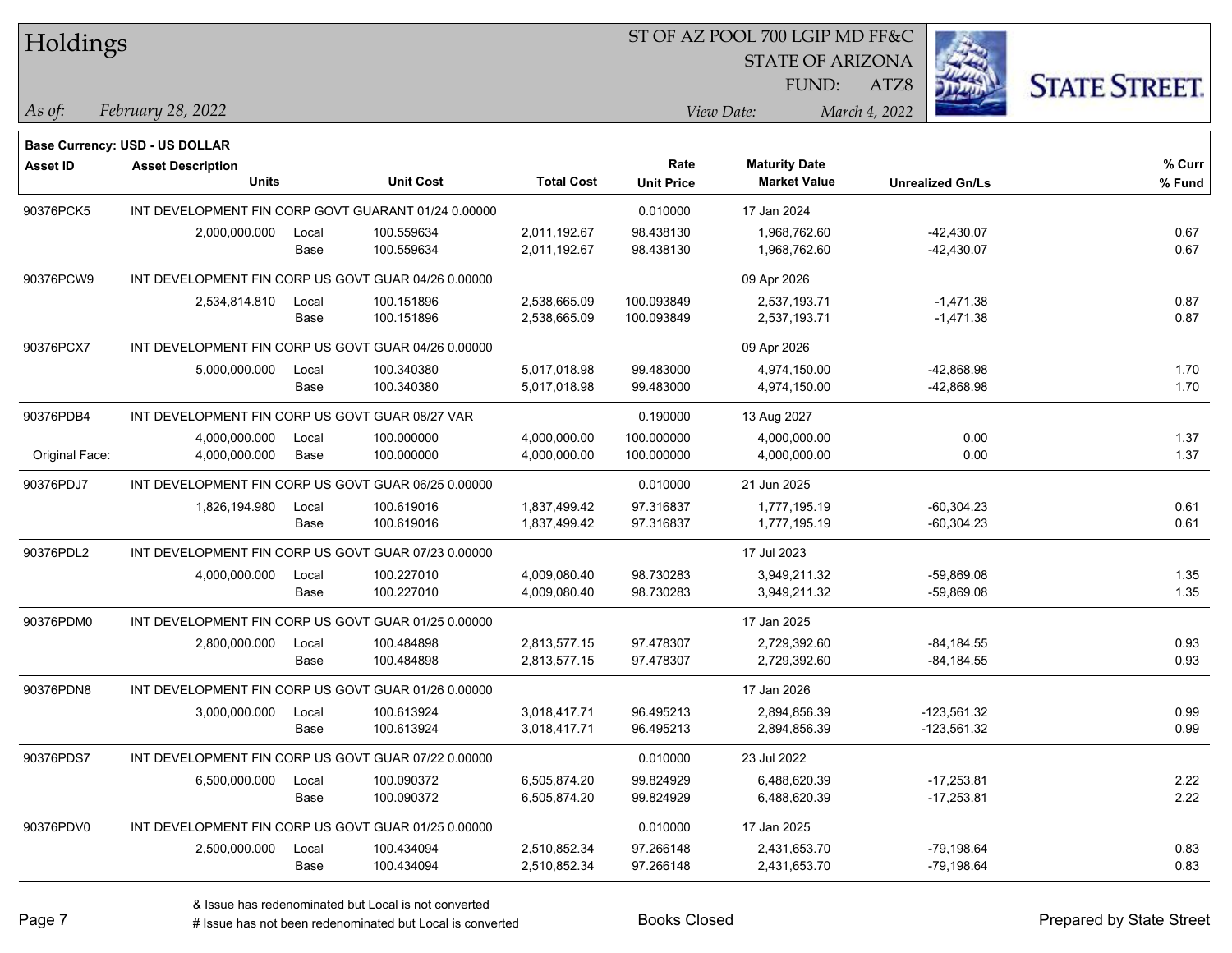| Holdings        |                                                            |       |                                                     |                   |                   | ST OF AZ POOL 700 LGIP MD FF&C |                         |                      |
|-----------------|------------------------------------------------------------|-------|-----------------------------------------------------|-------------------|-------------------|--------------------------------|-------------------------|----------------------|
|                 |                                                            |       |                                                     |                   |                   | <b>STATE OF ARIZONA</b>        |                         |                      |
|                 |                                                            |       |                                                     |                   |                   | FUND:                          | ATZ8                    | <b>STATE STREET.</b> |
| As of:          | February 28, 2022                                          |       |                                                     |                   |                   | View Date:                     | March 4, 2022           |                      |
|                 |                                                            |       |                                                     |                   |                   |                                |                         |                      |
| <b>Asset ID</b> | Base Currency: USD - US DOLLAR<br><b>Asset Description</b> |       |                                                     |                   | Rate              | <b>Maturity Date</b>           |                         | % Curr               |
|                 | <b>Units</b>                                               |       | <b>Unit Cost</b>                                    | <b>Total Cost</b> | <b>Unit Price</b> | <b>Market Value</b>            | <b>Unrealized Gn/Ls</b> | % Fund               |
| 90376PDW8       |                                                            |       | INT DEVELOPMENT FIN CORP US GOVT GUAR 08/23 0.00000 |                   | 0.010000          | 11 Aug 2023                    |                         |                      |
|                 | 5,000,000.000                                              | Local | 100.175927                                          | 5,008,796.35      | 98.481457         | 4,924,072.85                   | $-84,723.50$            | 1.68                 |
|                 |                                                            | Base  | 100.175927                                          | 5,008,796.35      | 98.481457         | 4,924,072.85                   | $-84,723.50$            | 1.68                 |
| 90376PEQ0       |                                                            |       | INT DEVELOPMENT FIN CORP US GOVT GUAR 12/22 0.00000 |                   |                   | 14 Dec 2022                    |                         |                      |
|                 | 5,000,000.000                                              | Local | 100.077535                                          | 5,003,876.74      | 99.748063         | 4,987,403.15                   | $-16,473.59$            | 1.71                 |
|                 |                                                            | Base  | 100.077535                                          | 5,003,876.74      | 99.748063         | 4,987,403.15                   | $-16,473.59$            | 1.71                 |
| 912796M89       | TREASURY BILL 10/22 0.00000                                |       |                                                     |                   | 0.010000          | 06 Oct 2022                    |                         |                      |
|                 | 5,000,000.000                                              | Local | 99.949508                                           | 4,997,475.42      | 99.574167         | 4,978,708.35                   | $-18,767.07$            | 1.70                 |
|                 |                                                            | Base  | 99.949508                                           | 4,997,475.42      | 99.574167         | 4,978,708.35                   | $-18,767.07$            | 1.70                 |
| 912796N39       | TREASURY BILL 03/22 0.00000                                |       |                                                     |                   |                   | 31 Mar 2022                    |                         |                      |
|                 | 5,000,000.000                                              | Local | 99.994083                                           | 4,999,704.17      | 99.993729         | 4,999,686.45                   | $-17.72$                | 1.71                 |
|                 |                                                            | Base  | 99.994083                                           | 4,999,704.17      | 99.993729         | 4,999,686.45                   | $-17.72$                | 1.71                 |
| 912796P86       | TREASURY BILL 12/21 0.00000                                |       |                                                     |                   |                   | 28 Dec 2021                    |                         |                      |
|                 | 0.000                                                      | Local | 0.000000                                            | $-0.03$           | 0.000000          | 0.00                           | 0.03                    | 0.00                 |
|                 |                                                            | Base  | 0.000000                                            | $-0.03$           | 0.000000          | 0.00                           | 0.03                    | 0.00                 |
| 912796R50       | TREASURY BILL 06/22 0.00000                                |       |                                                     |                   | 0.010000          | 30 Jun 2022                    |                         |                      |
|                 | 3,000,000.000                                              | Local | 99.939836                                           | 2,998,195.09      | 99.836140         | 2,995,084.20                   | $-3,110.89$             | 1.02                 |
|                 |                                                            | Base  | 99.939836                                           | 2,998,195.09      | 99.836140         | 2,995,084.20                   | $-3,110.89$             | 1.02                 |
| 912796V30       | CASH MGMT BILL 05/22 0.00000                               |       |                                                     |                   |                   | 31 May 2022                    |                         |                      |
|                 | 3,000,000.000                                              | Local | 99.925431                                           | 2,997,762.92      | 99.911528         | 2,997,345.84                   | $-417.08$               | 1.03                 |
|                 |                                                            | Base  | 99.925431                                           | 2,997,762.92      | 99.911528         | 2,997,345.84                   | $-417.08$               | 1.03                 |
| 912796V97       | CASH MGMT BILL 06/22 0.00000                               |       |                                                     |                   |                   | 14 Jun 2022                    |                         |                      |
|                 | 2,000,000.000                                              | Local | 99.874583                                           | 1,997,491.66      | 99.870208         | 1,997,404.16                   | -87.50                  | 0.68                 |
|                 |                                                            | Base  | 99.874583                                           | 1,997,491.66      | 99.870208         | 1,997,404.16                   | $-87.50$                | 0.68                 |
| 912796Y94       | CASH MGMT BILL 12/21 0.00000                               |       |                                                     |                   |                   | 31 Dec 2021                    |                         |                      |
|                 | 0.000                                                      | Local | 0.000000                                            | $-0.04$           | 0.000000          | 0.00                           | 0.04                    | 0.00                 |
|                 |                                                            | Base  | 0.000000                                            | $-0.04$           | 0.000000          | 0.00                           | 0.04                    | 0.00                 |
| 9128284L1       | US TREASURY N/B 04/23 2.75                                 |       |                                                     |                   | 2.750000          | 30 Apr 2023                    |                         |                      |
|                 | 2,000,000.000                                              | Local | 102.983884                                          | 2,059,677.67      | 101.816406        | 2,036,328.12                   | $-23,349.55$            | 0.70                 |
|                 |                                                            | Base  | 102.983884                                          | 2,059,677.67      | 101.816406        | 2,036,328.12                   | $-23,349.55$            | 0.70                 |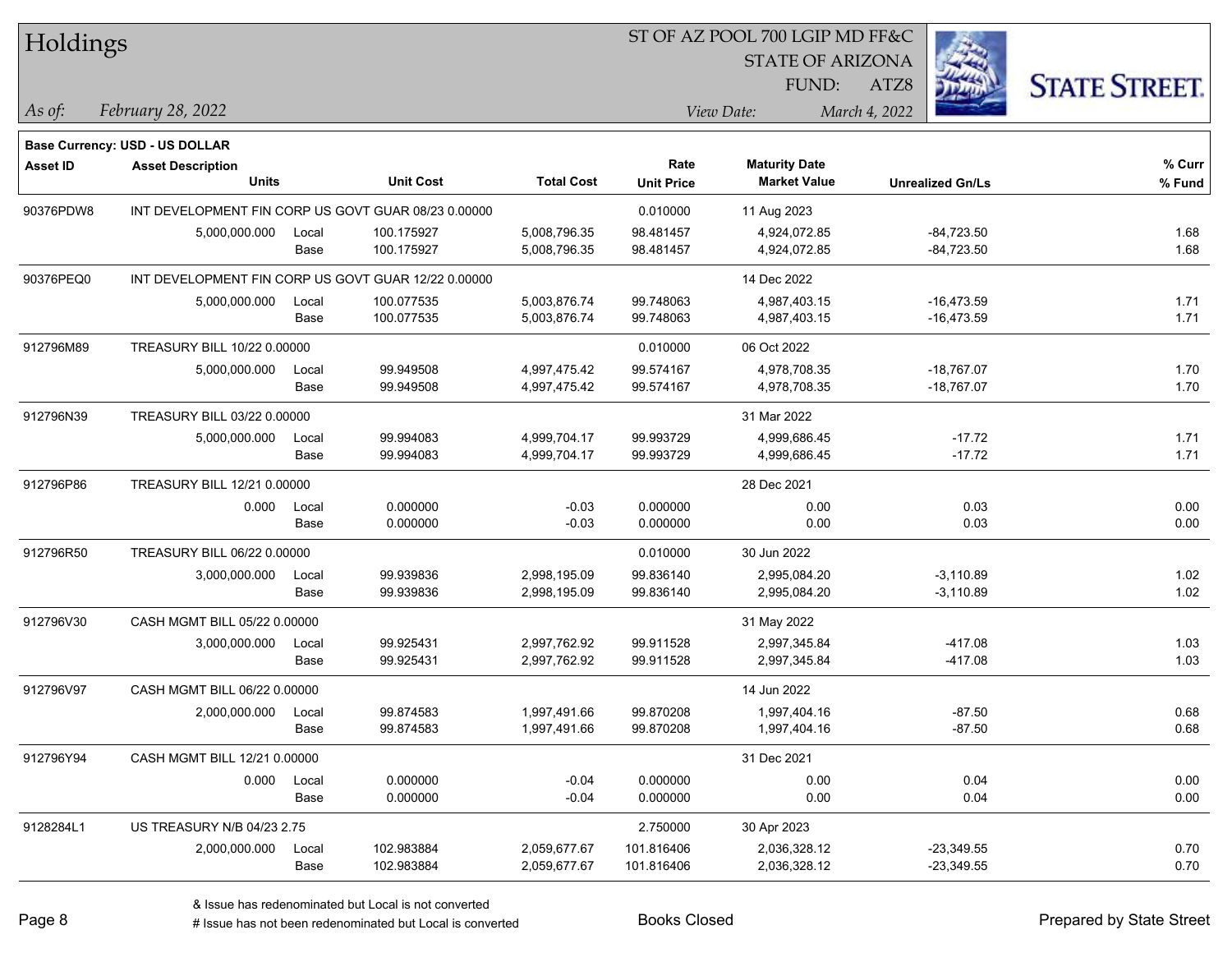| Holdings        |                                    |       |                  |                   |                   | ST OF AZ POOL 700 LGIP MD FF&C |                         |                      |
|-----------------|------------------------------------|-------|------------------|-------------------|-------------------|--------------------------------|-------------------------|----------------------|
|                 |                                    |       |                  |                   |                   | <b>STATE OF ARIZONA</b>        |                         |                      |
|                 |                                    |       |                  |                   |                   | FUND:                          | ATZ8                    | <b>STATE STREET.</b> |
| As of:          | February 28, 2022                  |       |                  |                   |                   | View Date:                     | March 4, 2022           |                      |
|                 | Base Currency: USD - US DOLLAR     |       |                  |                   |                   |                                |                         |                      |
| <b>Asset ID</b> | <b>Asset Description</b>           |       |                  |                   | Rate              | <b>Maturity Date</b>           |                         | % Curr               |
|                 | <b>Units</b>                       |       | <b>Unit Cost</b> | <b>Total Cost</b> | <b>Unit Price</b> | <b>Market Value</b>            | <b>Unrealized Gn/Ls</b> | % Fund               |
| 9128286Z8       | <b>US TREASURY N/B 06/24 1.75</b>  |       |                  |                   | 1.750000          | 30 Jun 2024                    |                         |                      |
|                 | 2,000,000.000                      | Local | 103.058056       | 2,061,161.12      | 100.539062        | 2,010,781.24                   | $-50,379.88$            | 0.69                 |
|                 |                                    | Base  | 103.058056       | 2,061,161.12      | 100.539062        | 2,010,781.24                   | $-50,379.88$            | 0.69                 |
| 912828Q29       | US TREASURY N/B 03/23 1.5          |       |                  |                   | 1.500000          | 31 Mar 2023                    |                         |                      |
|                 | 2,000,000.000                      | Local | 101.451126       | 2,029,022.51      | 100.410156        | 2,008,203.12                   | $-20,819.39$            | 0.69                 |
|                 |                                    | Base  | 101.451126       | 2,029,022.51      | 100.410156        | 2,008,203.12                   | $-20,819.39$            | 0.69                 |
| 912828R69       | US TREASURY N/B 05/23 1.625        |       |                  |                   | 1.625000          | 31 May 2023                    |                         |                      |
|                 | 2,000,000.000                      | Local | 101.788015       | 2,035,760.29      | 100.554688        | 2,011,093.76                   | $-24,666.53$            | 0.69                 |
|                 |                                    | Base  | 101.788015       | 2,035,760.29      | 100.554688        | 2,011,093.76                   | $-24,666.53$            | 0.69                 |
| 912828S35       | US TREASURY N/B 06/23 1.375        |       |                  |                   | 1.375000          | 30 Jun 2023                    |                         |                      |
|                 | 3,000,000.000                      | Local | 101.628182       | 3,048,845.45      | 100.191406        | 3,005,742.18                   | $-43, 103.27$           | 1.03                 |
|                 |                                    | Base  | 101.628182       | 3,048,845.45      | 100.191406        | 3,005,742.18                   | $-43,103.27$            | 1.03                 |
| 912828S92       | US TREASURY N/B 07/23 1.25         |       |                  |                   | 1.250000          | 31 Jul 2023                    |                         |                      |
|                 | 2,000,000.000                      | Local | 101.454063       | 2,029,081.25      | 99.992188         | 1,999,843.76                   | $-29,237.49$            | 0.68                 |
|                 |                                    | Base  | 101.454063       | 2,029,081.25      | 99.992188         | 1,999,843.76                   | $-29,237.49$            | 0.68                 |
| 912828YN4       | US TREASURY FRN 10/21 VAR          |       |                  |                   | 0.355008          | 31 Oct 2021                    |                         |                      |
|                 | 0.000                              | Local | 0.000000         | $-0.02$           | 0.000000          | 0.00                           | 0.02                    | 0.00                 |
|                 |                                    | Base  | 0.000000         | $-0.02$           | 0.000000          | 0.00                           | 0.02                    | 0.00                 |
| 912828YP9       | US TREASURY N/B 10/21 1.5          |       |                  |                   | 1.500000          | 31 Oct 2021                    |                         |                      |
|                 | 0.000                              | Local | 0.000000         | $-0.02$           | 0.000000          | 0.00                           | 0.02                    | 0.00                 |
|                 |                                    | Base  | 0.000000         | $-0.02$           | 0.000000          | 0.00                           | 0.02                    | 0.00                 |
| 912828YZ7       | <b>US TREASURY N/B 12/21 1.625</b> |       |                  |                   | 1.625000          | 31 Dec 2021                    |                         |                      |
|                 | 0.000                              | Local | 0.000000         | $-0.01$           | 0.000000          | 0.00                           | 0.01                    | 0.00                 |
|                 |                                    | Base  | 0.000000         | $-0.01$           | 0.000000          | 0.00                           | 0.01                    | 0.00                 |
| 912828ZG8       | US TREASURY N/B 03/22 0.375        |       |                  |                   | 0.375000          | 31 Mar 2022                    |                         |                      |
|                 | 4,000,000.000                      | Local | 100.019657       | 4,000,786.29      | 100.015716        | 4,000,628.64                   | $-157.65$               | 1.37                 |
|                 |                                    | Base  | 100.019657       | 4,000,786.29      | 100.015716        | 4,000,628.64                   | $-157.65$               | 1.37                 |
| 912828ZK9       | US TREASURY FRN 04/22 VAR          |       |                  |                   | 0.474330          | 30 Apr 2022                    |                         |                      |
|                 | 3,000,000.000                      | Local | 100.003993       | 3,000,119.80      | 100.035952        | 3,001,078.56                   | 958.76                  | 1.03                 |
|                 |                                    | Base  | 100.003993       | 3,000,119.80      | 100.035952        | 3,001,078.56                   | 958.76                  | 1.03                 |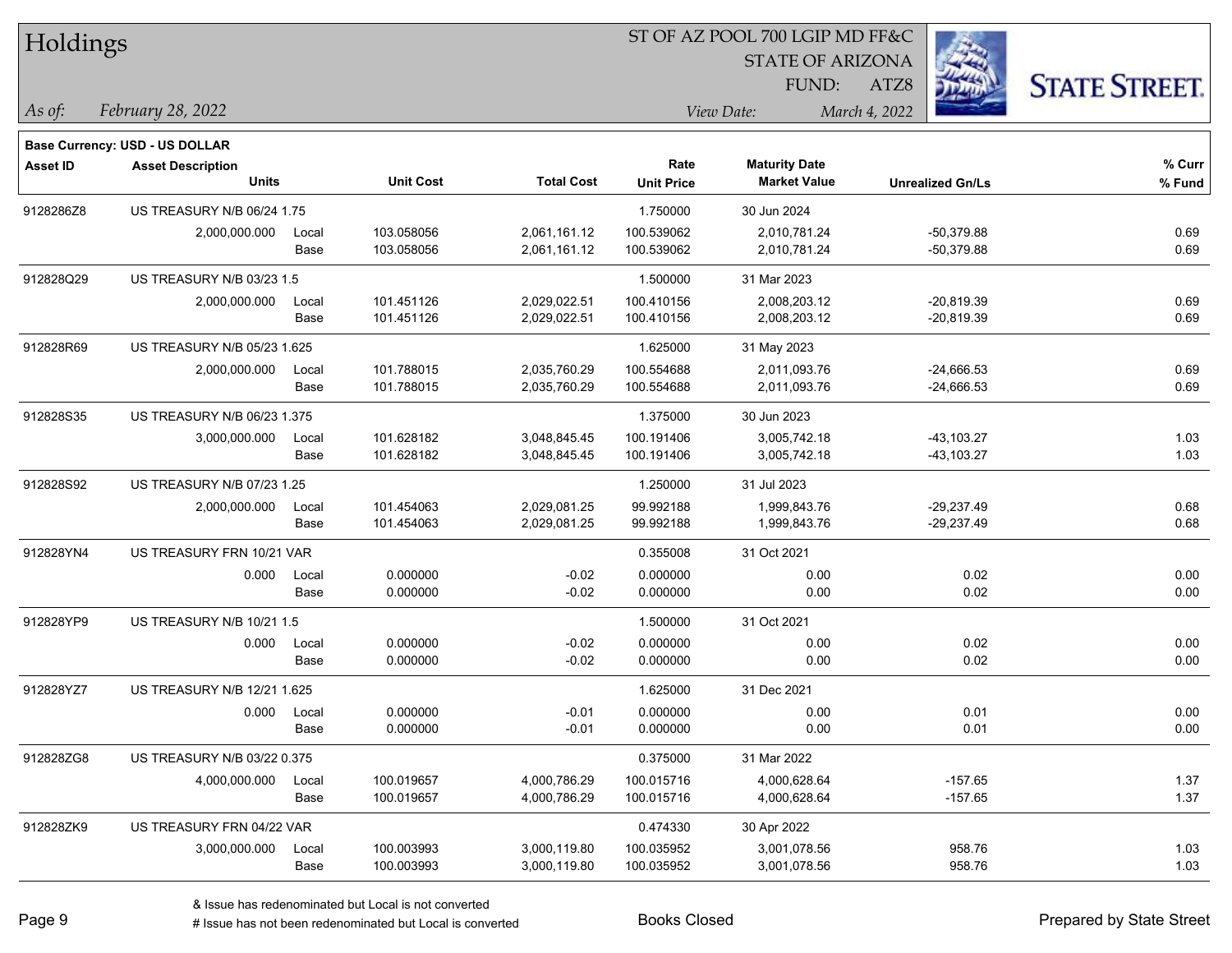| Holdings        |                                          |       |                  |                   |                           | ST OF AZ POOL 700 LGIP MD FF&C              |                         |                      |
|-----------------|------------------------------------------|-------|------------------|-------------------|---------------------------|---------------------------------------------|-------------------------|----------------------|
|                 |                                          |       |                  |                   |                           | <b>STATE OF ARIZONA</b>                     |                         |                      |
|                 |                                          |       |                  |                   |                           | FUND:                                       | ATZ8                    | <b>STATE STREET.</b> |
| $\vert$ As of:  | February 28, 2022                        |       |                  |                   |                           | View Date:                                  | March 4, 2022           |                      |
|                 |                                          |       |                  |                   |                           |                                             |                         |                      |
|                 | <b>Base Currency: USD - US DOLLAR</b>    |       |                  |                   |                           |                                             |                         |                      |
| <b>Asset ID</b> | <b>Asset Description</b><br><b>Units</b> |       | <b>Unit Cost</b> | <b>Total Cost</b> | Rate<br><b>Unit Price</b> | <b>Maturity Date</b><br><b>Market Value</b> | <b>Unrealized Gn/Ls</b> | % Curr<br>% Fund     |
| 912828ZL7       | <b>US TREASURY N/B 04/25 0.375</b>       |       |                  |                   | 0.375000                  | 30 Apr 2025                                 |                         |                      |
|                 | 2,000,000.000                            | Local | 99.893958        | 1,997,879.16      | 96.082031                 | 1,921,640.62                                | $-76,238.54$            | 0.66                 |
|                 |                                          | Base  | 99.893958        | 1,997,879.16      | 96.082031                 | 1,921,640.62                                | $-76,238.54$            | 0.66                 |
| 912828ZR4       | US TREASURY N/B 05/22 0.125              |       |                  |                   | 0.125000                  | 31 May 2022                                 |                         |                      |
|                 | 2,000,000.000                            | Local | 99.994358        | 1,999,887.15      | 99.913315                 | 1,998,266.30                                | $-1,620.85$             | 0.68                 |
|                 |                                          | Base  | 99.994358        | 1,999,887.15      | 99.913315                 | 1,998,266.30                                | $-1,620.85$             | 0.68                 |
| 912828ZT0       | US TREASURY N/B 05/25 0.25               |       |                  |                   | 0.250000                  | 31 May 2025                                 |                         |                      |
|                 | 2,000,000.000                            | Local | 99.483520        | 1,989,670.39      | 95.535156                 | 1,910,703.12                                | $-78,967.27$            | 0.65                 |
|                 |                                          | Base  | 99.483520        | 1,989,670.39      | 95.535156                 | 1,910,703.12                                | -78,967.27              | 0.65                 |
| 912828ZU7       | US TREASURY N/B 06/23 0.25               |       |                  |                   | 0.250000                  | 15 Jun 2023                                 |                         |                      |
|                 | 2,000,000.000                            | Local | 100.048571       | 2,000,971.41      | 98.785156                 | 1,975,703.12                                | $-25,268.29$            | 0.68                 |
|                 |                                          | Base  | 100.048571       | 2,000,971.41      | 98.785156                 | 1,975,703.12                                | $-25,268.29$            | 0.68                 |
| 912828ZW3       | US TREASURY N/B 06/25 0.25               |       |                  |                   | 0.250000                  | 30 Jun 2025                                 |                         |                      |
|                 | 2,000,000.000                            | Local | 99.825125        | 1,996,502.50      | 95.398438                 | 1,907,968.76                                | $-88,533.74$            | 0.65                 |
|                 |                                          | Base  | 99.825125        | 1,996,502.50      | 95.398438                 | 1,907,968.76                                | $-88,533.74$            | 0.65                 |
| 912828ZX1       | US TREASURY N/B 06/22 0.125              |       |                  |                   | 0.125000                  | 30 Jun 2022                                 |                         |                      |
|                 | 5,000,000.000                            | Local | 99.991549        | 4,999,577.47      | 99.868163                 | 4,993,408.15                                | $-6,169.32$             | 1.71                 |
|                 |                                          | Base  | 99.991549        | 4,999,577.47      | 99.868163                 | 4,993,408.15                                | $-6,169.32$             | 1.71                 |
| 91282CAF8       | US TREASURY N/B 08/23 0.125              |       |                  |                   | 0.125000                  | 15 Aug 2023                                 |                         |                      |
|                 | 2,000,000.000                            | Local | 99.863376        | 1,997,267.52      | 98.324219                 | 1,966,484.38                                | $-30,783.14$            | 0.67                 |
|                 |                                          | Base  | 99.863376        | 1,997,267.52      | 98.324219                 | 1,966,484.38                                | $-30,783.14$            | 0.67                 |
| 91282CAG6       | US TREASURY N/B 08/22 0.125              |       |                  |                   | 0.125000                  | 31 Aug 2022                                 |                         |                      |
|                 | 7,000,000.000                            | Local | 99.989229        | 6,999,246.02      | 99.722656                 | 6,980,585.92                                | $-18,660.10$            | 2.39                 |
|                 |                                          | Base  | 99.989229        | 6,999,246.02      | 99.722656                 | 6,980,585.92                                | $-18,660.10$            | 2.39                 |
| 91282CAJ0       | US TREASURY N/B 08/25 0.25               |       |                  |                   | 0.250000                  | 31 Aug 2025                                 |                         |                      |
|                 | 2,000,000.000                            | Local | 99.476193        | 1,989,523.86      | 95.101562                 | 1,902,031.24                                | $-87,492.62$            | 0.65                 |
|                 |                                          | Base  | 99.476193        | 1,989,523.86      | 95.101562                 | 1,902,031.24                                | $-87,492.62$            | 0.65                 |
| 91282CAK7       | US TREASURY N/B 09/23 0.125              |       |                  |                   | 0.125000                  | 15 Sep 2023                                 |                         |                      |
|                 | 2,000,000.000                            | Local | 99.823299        | 1,996,465.97      | 98.191406                 | 1,963,828.12                                | $-32,637.85$            | 0.67                 |
|                 |                                          | Base  | 99.823299        | 1,996,465.97      | 98.191406                 | 1,963,828.12                                | $-32,637.85$            | 0.67                 |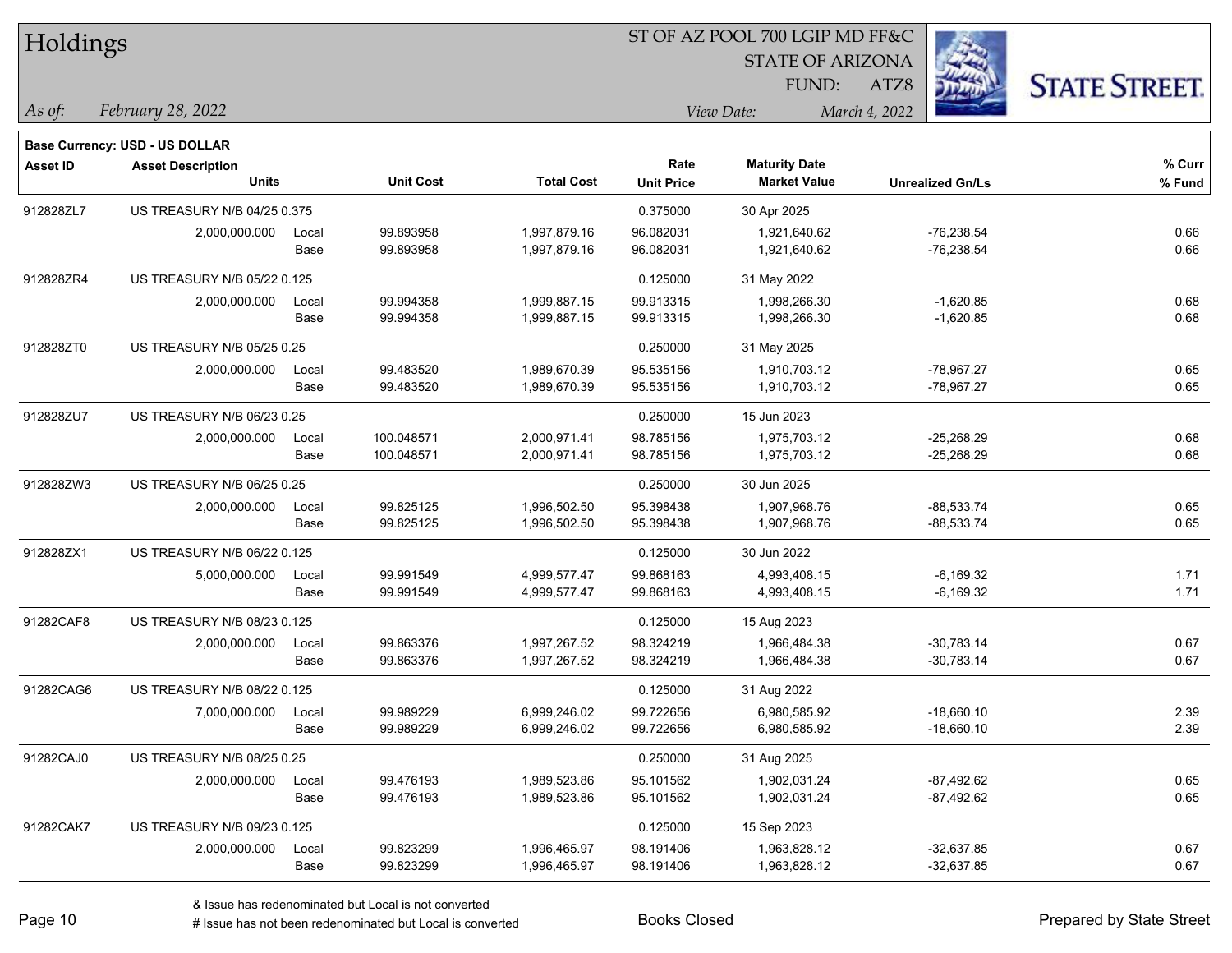| Holdings        |                                                            |       |                  |                   |                   | ST OF AZ POOL 700 LGIP MD FF&C |                         |                      |
|-----------------|------------------------------------------------------------|-------|------------------|-------------------|-------------------|--------------------------------|-------------------------|----------------------|
|                 |                                                            |       |                  |                   |                   | <b>STATE OF ARIZONA</b>        |                         |                      |
|                 |                                                            |       |                  |                   |                   | FUND:                          | ATZ8                    | <b>STATE STREET.</b> |
| As of:          | February 28, 2022                                          |       |                  |                   |                   | View Date:                     | March 4, 2022           |                      |
|                 |                                                            |       |                  |                   |                   |                                |                         |                      |
| <b>Asset ID</b> | Base Currency: USD - US DOLLAR<br><b>Asset Description</b> |       |                  |                   | Rate              | <b>Maturity Date</b>           |                         | % Curr               |
|                 | <b>Units</b>                                               |       | <b>Unit Cost</b> | <b>Total Cost</b> | <b>Unit Price</b> | <b>Market Value</b>            | <b>Unrealized Gn/Ls</b> | % Fund               |
| 91282CAM3       | US TREASURY N/B 09/25 0.25                                 |       |                  |                   | 0.250000          | 30 Sep 2025                    |                         |                      |
|                 | 2,000,000.000                                              | Local | 99.823002        | 1,996,460.04      | 94.972656         | 1,899,453.12                   | $-97,006.92$            | 0.65                 |
|                 |                                                            | Base  | 99.823002        | 1,996,460.04      | 94.972656         | 1,899,453.12                   | $-97,006.92$            | 0.65                 |
| 91282CAN1       | US TREASURY N/B 09/22 0.125                                |       |                  |                   | 0.125000          | 30 Sep 2022                    |                         |                      |
|                 | 5,000,000.000                                              | Local | 99.989174        | 4,999,458.68      | 99.640625         | 4,982,031.25                   | $-17,427.43$            | 1.70                 |
|                 |                                                            | Base  | 99.989174        | 4,999,458.68      | 99.640625         | 4,982,031.25                   | $-17,427.43$            | 1.70                 |
| 91282CAP6       | US TREASURY N/B 10/23 0.125                                |       |                  |                   | 0.125000          | 15 Oct 2023                    |                         |                      |
|                 | 2,000,000.000                                              | Local | 99.847878        | 1,996,957.55      | 98.023438         | 1,960,468.76                   | $-36,488.79$            | 0.67                 |
|                 |                                                            | Base  | 99.847878        | 1,996,957.55      | 98.023438         | 1,960,468.76                   | -36,488.79              | 0.67                 |
| 91282CAR2       | US TREASURY N/B 10/22 0.125                                |       |                  |                   | 0.125000          | 31 Oct 2022                    |                         |                      |
|                 | 2,000,000.000                                              | Local | 99.998377        | 1,999,967.53      | 99.562500         | 1,991,250.00                   | $-8,717.53$             | 0.68                 |
|                 |                                                            | Base  | 99.998377        | 1,999,967.53      | 99.562500         | 1,991,250.00                   | $-8,717.53$             | 0.68                 |
| 91282CAS0       | US TREASURY FRN 10/22 VAR                                  |       |                  |                   | 0.415330          | 31 Oct 2022                    |                         |                      |
|                 | 3,000,000.000                                              | Local | 99.995941        | 2,999,878.22      | 100.023905        | 3,000,717.15                   | 838.93                  | 1.03                 |
|                 |                                                            | Base  | 99.995941        | 2,999,878.22      | 100.023905        | 3,000,717.15                   | 838.93                  | 1.03                 |
| 91282CAT8       | US TREASURY N/B 10/25 0.25                                 |       |                  |                   | 0.250000          | 31 Oct 2025                    |                         |                      |
|                 | 2,000,000.000                                              | Local | 99.264997        | 1,985,299.94      | 94.859375         | 1,897,187.50                   | $-88,112.44$            | 0.65                 |
|                 |                                                            | Base  | 99.264997        | 1,985,299.94      | 94.859375         | 1,897,187.50                   | $-88,112.44$            | 0.65                 |
| 91282CAW1       | US TREASURY N/B 11/23 0.25                                 |       |                  |                   | 0.250000          | 15 Nov 2023                    |                         |                      |
|                 | 2,000,000.000                                              | Local | 100.005958       | 2,000,119.15      | 98.101562         | 1,962,031.24                   | $-38,087.91$            | 0.67                 |
|                 |                                                            | Base  | 100.005958       | 2,000,119.15      | 98.101562         | 1,962,031.24                   | $-38,087.91$            | 0.67                 |
| 91282CAX9       | <b>US TREASURY N/B 11/22 0.125</b>                         |       |                  |                   | 0.125000          | 30 Nov 2022                    |                         |                      |
|                 | 10,000,000.000                                             | Local | 99.980463        | 9,998,046.33      | 99.425781         | 9,942,578.10                   | $-55,468.23$            | 3.40                 |
|                 |                                                            | Base  | 99.980463        | 9,998,046.33      | 99.425781         | 9,942,578.10                   | $-55,468.23$            | 3.40                 |
| 91282CAZ4       | US TREASURY N/B 11/25 0.375                                |       |                  |                   | 0.375000          | 30 Nov 2025                    |                         |                      |
|                 | 2,000,000.000                                              | Local | 99.815160        | 1,996,303.20      | 95.164062         | 1,903,281.24                   | $-93,021.96$            | 0.65                 |
|                 |                                                            | Base  | 99.815160        | 1,996,303.20      | 95.164062         | 1,903,281.24                   | $-93,021.96$            | 0.65                 |
| 91282CBA8       | US TREASURY N/B 12/23 0.125                                |       |                  |                   | 0.125000          | 15 Dec 2023                    |                         |                      |
|                 | 2,000,000.000                                              | Local | 99.850039        | 1,997,000.78      | 97.750000         | 1,955,000.00                   | $-42,000.78$            | 0.67                 |
|                 |                                                            | Base  | 99.850039        | 1,997,000.78      | 97.750000         | 1,955,000.00                   | $-42,000.78$            | 0.67                 |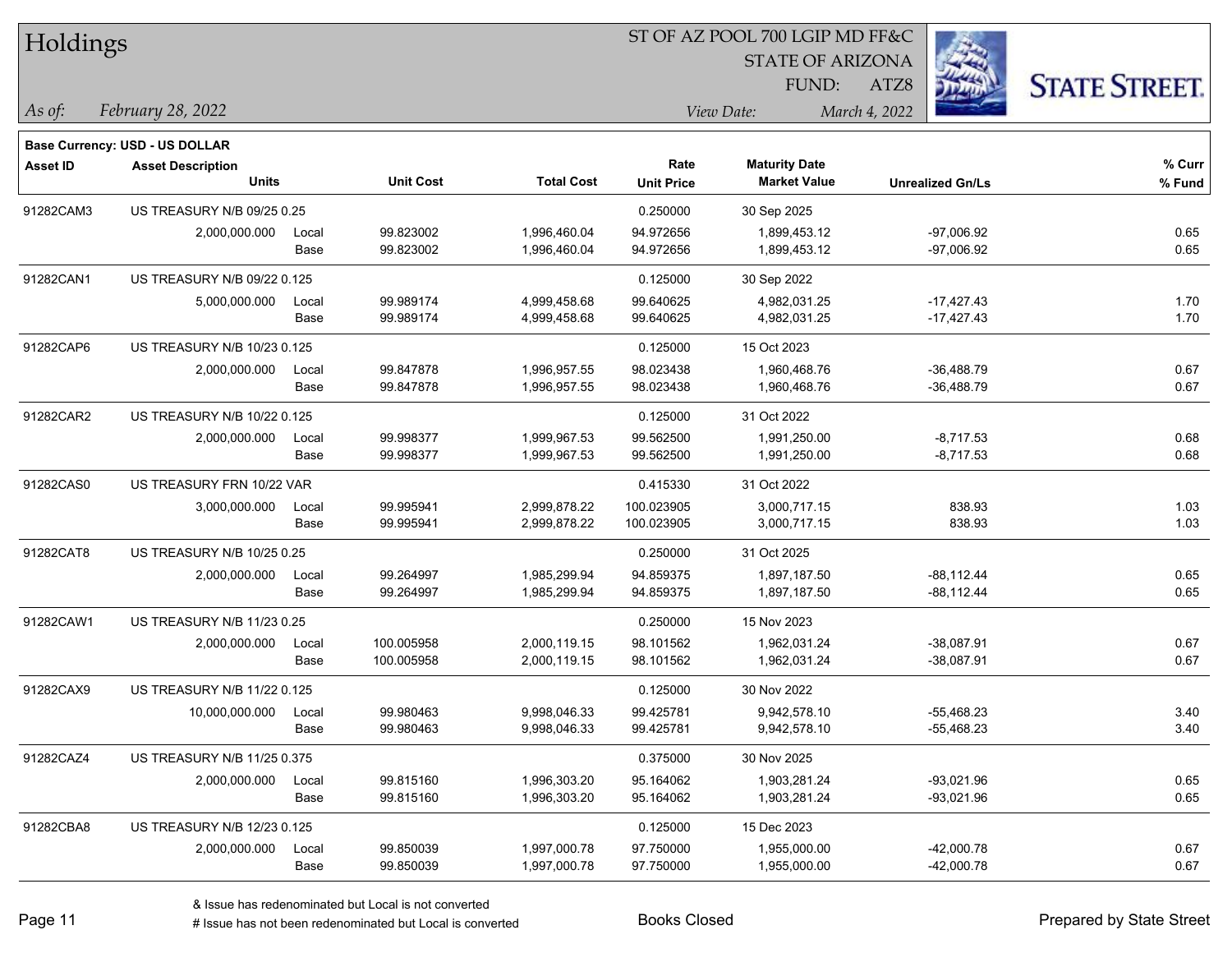| Holdings        |                                |               |                        |                              |                        | 51 OF AZ POOL 700 LGIP MD FF&C<br><b>STATE OF ARIZONA</b> | 223                          |                      |
|-----------------|--------------------------------|---------------|------------------------|------------------------------|------------------------|-----------------------------------------------------------|------------------------------|----------------------|
|                 |                                |               |                        |                              |                        | FUND:                                                     | ATZ8                         | <b>STATE STREET.</b> |
| As of:          | February 28, 2022              |               |                        |                              |                        | View Date:                                                | March 4, 2022                |                      |
|                 | Base Currency: USD - US DOLLAR |               |                        |                              |                        |                                                           |                              |                      |
| <b>Asset ID</b> | <b>Asset Description</b>       |               |                        |                              | Rate                   | <b>Maturity Date</b>                                      |                              | % Curr               |
|                 | <b>Units</b>                   |               | <b>Unit Cost</b>       | <b>Total Cost</b>            | <b>Unit Price</b>      | <b>Market Value</b>                                       | <b>Unrealized Gn/Ls</b>      | % Fund               |
| 91282CBC4       | US TREASURY N/B 12/25 0.375    |               |                        |                              | 0.375000               | 31 Dec 2025                                               |                              |                      |
|                 | 2,000,000.000                  | Local         | 99.641187              | 1,992,823.74                 | 95.082031              | 1,901,640.62                                              | $-91,183.12$                 | 0.65                 |
|                 |                                | Base          | 99.641187              | 1,992,823.74                 | 95.082031              | 1,901,640.62                                              | $-91,183.12$                 | 0.65                 |
| 91282CBD2       | US TREASURY N/B 12/22 0.125    |               |                        |                              | 0.125000               | 31 Dec 2022                                               |                              |                      |
|                 | 12,000,000.000                 | Local         | 99.985179              | 11,998,221.48                | 99.296875              | 11,915,625.00                                             | $-82,596.48$                 | 4.08                 |
|                 |                                | Base          | 99.985179              | 11,998,221.48                | 99.296875              | 11,915,625.00                                             | $-82,596.48$                 | 4.08                 |
| 91282CBE0       | US TREASURY N/B 01/24 0.125    |               |                        |                              | 0.125000               | 15 Jan 2024                                               |                              |                      |
|                 | 2,000,000.000                  | Local         | 99.801871              | 1,996,037.41                 | 97.593750              | 1,951,875.00                                              | $-44, 162.41$                | 0.67                 |
|                 |                                | Base          | 99.801871              | 1,996,037.41                 | 97.593750              | 1,951,875.00                                              | $-44,162.41$                 | 0.67                 |
| 91282CBG5       | US TREASURY N/B 01/23 0.125    |               |                        |                              | 0.125000               | 31 Jan 2023                                               |                              |                      |
|                 | 5,000,000.000                  | Local         | 99.946304              | 4,997,315.21                 | 99.164062              | 4,958,203.10                                              | $-39,112.11$                 | 1.70                 |
|                 |                                | Base          | 99.946304              | 4,997,315.21                 | 99.164062              | 4,958,203.10                                              | $-39,112.11$                 | 1.70                 |
| 91282CBH3       | US TREASURY N/B 01/26 0.375    |               |                        |                              | 0.375000               | 31 Jan 2026                                               |                              |                      |
|                 | 2,000,000.000                  | Local         | 99.686333              | 1,993,726.65                 | 94.925781              | 1,898,515.62                                              | $-95,211.03$                 | 0.65                 |
|                 |                                | Base          | 99.686333              | 1,993,726.65                 | 94.925781              | 1,898,515.62                                              | $-95,211.03$                 | 0.65                 |
| 91282CBK6       | US TREASURY FRN 01/23 VAR      |               |                        |                              | 0.409330               | 31 Jan 2023                                               |                              |                      |
|                 | 2,000,000.000                  | Local         | 99.995340              | 1,999,906.80                 | 100.040363             | 2,000,807.26                                              | 900.46                       | 0.68                 |
|                 |                                | Base          | 99.995340              | 1,999,906.80                 | 100.040363             | 2,000,807.26                                              | 900.46                       | 0.68                 |
| 91282CBM2       | US TREASURY N/B 02/24 0.125    |               |                        |                              | 0.125000               | 15 Feb 2024                                               |                              |                      |
|                 | 2,000,000.000                  | Local         | 99.823436              | 1,996,468.72                 | 97.472656              | 1,949,453.12                                              | $-47,015.60$                 | 0.67                 |
|                 |                                | Base          | 99.823436              | 1,996,468.72                 | 97.472656              | 1,949,453.12                                              | -47,015.60                   | 0.67                 |
| 91282CBN0       | US TREASURY N/B 02/23 0.125    |               |                        |                              | 0.125000               | 28 Feb 2023                                               |                              |                      |
|                 | 5,000,000.000                  | Local         | 99.975970<br>99.975970 | 4,998,798.52                 | 99.062500              | 4,953,125.00                                              | $-45,673.52$                 | 1.69<br>1.69         |
|                 |                                | Base          |                        | 4,998,798.52                 | 99.062500              | 4,953,125.00                                              | -45,673.52                   |                      |
| 91282CBQ3       | US TREASURY N/B 02/26 0.5      |               |                        |                              | 0.500000               | 28 Feb 2026                                               |                              |                      |
|                 | 2,000,000.000                  | Local         | 99.679322              | 1,993,586.43                 | 95.289062              | 1,905,781.24                                              | $-87,805.19$                 | 0.65                 |
|                 |                                | Base          | 99.679322              | 1,993,586.43                 | 95.289062              | 1,905,781.24                                              | $-87,805.19$                 | 0.65                 |
| 91282CBR1       | US TREASURY N/B 03/24 0.25     |               |                        |                              | 0.250000               | 15 Mar 2024                                               |                              |                      |
|                 | 2,000,000.000                  | Local<br>Base | 99.800699<br>99.800699 | 1,996,013.98<br>1,996,013.98 | 97.554688<br>97.554688 | 1,951,093.76<br>1,951,093.76                              | $-44,920.22$<br>$-44,920.22$ | 0.67<br>0.67         |
|                 |                                |               |                        |                              |                        |                                                           |                              |                      |

 $ST$  OF A Z POOL 700 LCIP MD FF&C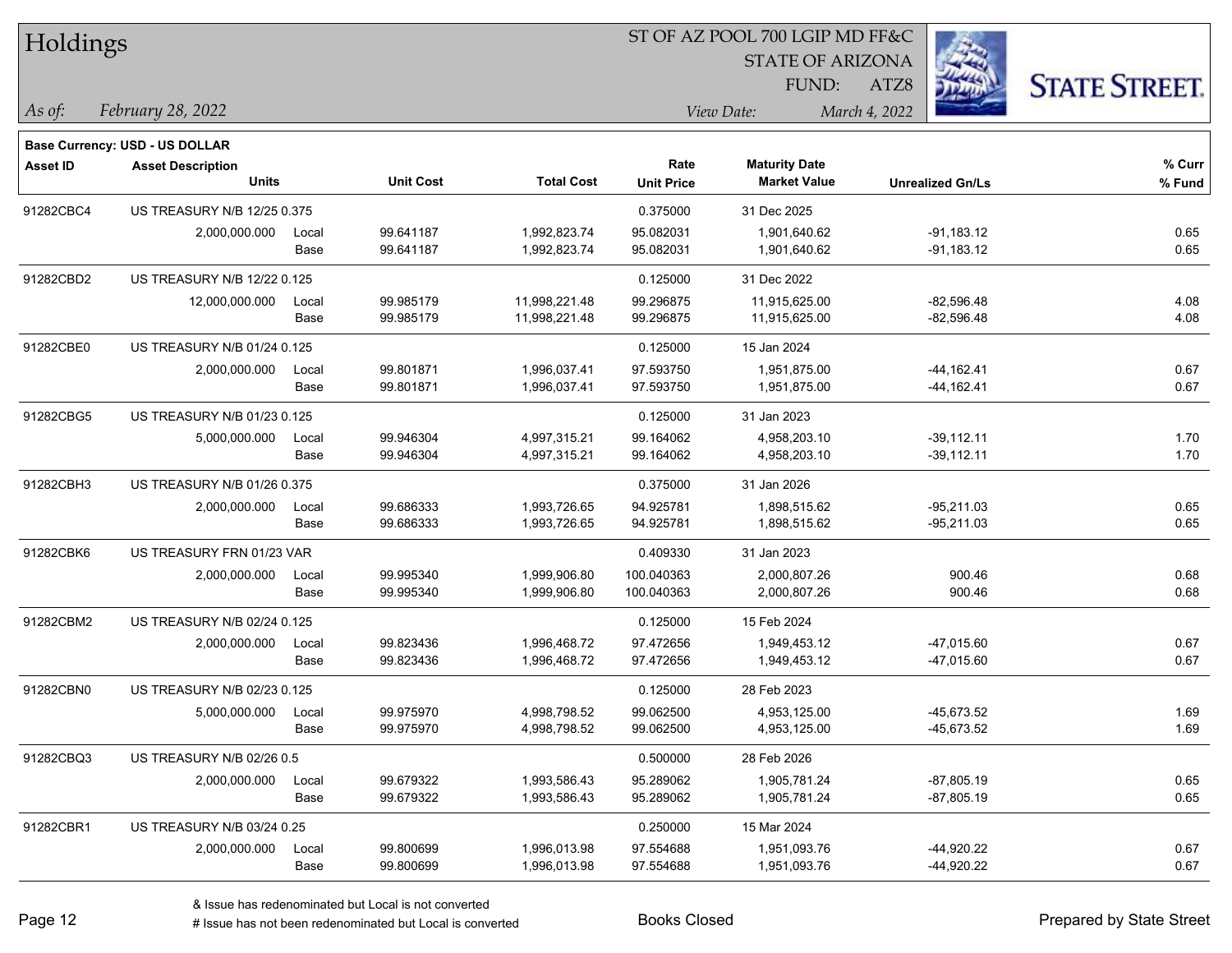| Holdings                  |                                       |       |                                                                                                                   |                   |                     | ST OF AZ POOL 700 LGIP MD FF&C |                         |                          |
|---------------------------|---------------------------------------|-------|-------------------------------------------------------------------------------------------------------------------|-------------------|---------------------|--------------------------------|-------------------------|--------------------------|
|                           |                                       |       |                                                                                                                   |                   |                     | <b>STATE OF ARIZONA</b>        |                         |                          |
|                           |                                       |       |                                                                                                                   |                   |                     | FUND:                          | ATZ8                    | <b>STATE STREET.</b>     |
| As of:                    | February 28, 2022                     |       |                                                                                                                   |                   |                     | View Date:                     | March 4, 2022           |                          |
|                           | <b>Base Currency: USD - US DOLLAR</b> |       |                                                                                                                   |                   |                     |                                |                         |                          |
| <b>Asset ID</b>           | <b>Asset Description</b>              |       |                                                                                                                   |                   | Rate                | <b>Maturity Date</b>           |                         | % Curr                   |
|                           | <b>Units</b>                          |       | <b>Unit Cost</b>                                                                                                  | <b>Total Cost</b> | <b>Unit Price</b>   | <b>Market Value</b>            | <b>Unrealized Gn/Ls</b> | % Fund                   |
| 91282CBT7                 | US TREASURY N/B 03/26 0.75            |       |                                                                                                                   |                   | 0.750000            | 31 Mar 2026                    |                         |                          |
|                           | 2,000,000.000                         | Local | 99.304285                                                                                                         | 1,986,085.70      | 96.167969           | 1,923,359.38                   | $-62,726.32$            | 0.66                     |
|                           |                                       | Base  | 99.304285                                                                                                         | 1,986,085.70      | 96.167969           | 1,923,359.38                   | $-62,726.32$            | 0.66                     |
| 91282CBU4                 | US TREASURY N/B 03/23 0.125           |       |                                                                                                                   |                   | 0.125000            | 31 Mar 2023                    |                         |                          |
|                           | 3,000,000.000                         | Local | 99.958960                                                                                                         | 2,998,768.81      | 98.921875           | 2,967,656.25                   | $-31,112.56$            | 1.02                     |
|                           |                                       | Base  | 99.958960                                                                                                         | 2,998,768.81      | 98.921875           | 2,967,656.25                   | $-31,112.56$            | 1.02                     |
| 91282CBX8                 | US TREASURY N/B 04/23 0.125           |       |                                                                                                                   |                   | 0.125000            | 30 Apr 2023                    |                         |                          |
|                           | 4,000,000.000                         | Local | 99.918589                                                                                                         | 3,996,743.54      | 98.789062           | 3,951,562.48                   | $-45,181.06$            | 1.35                     |
|                           |                                       | Base  | 99.918589                                                                                                         | 3,996,743.54      | 98.789062           | 3,951,562.48                   | -45,181.06              | 1.35                     |
| 91282CCD1                 | US TREASURY N/B 05/23 0.125           |       |                                                                                                                   |                   | 0.125000            | 31 May 2023                    |                         |                          |
|                           | 3,000,000.000                         | Local | 99.973085                                                                                                         | 2,999,192.56      | 98.675781           | 2,960,273.43                   | $-38,919.13$            | 1.01                     |
|                           |                                       | Base  | 99.973085                                                                                                         | 2,999,192.56      | 98.675781           | 2,960,273.43                   | $-38,919.13$            | 1.01                     |
| 91282CCU3                 | US TREASURY N/B 08/23 0.125           |       |                                                                                                                   |                   | 0.125000            | 31 Aug 2023                    |                         |                          |
|                           | 2,000,000.000                         | Local | 99.870726                                                                                                         | 1,997,414.52      | 98.269531           | 1,965,390.62                   | $-32,023.90$            | 0.67                     |
|                           |                                       | Base  | 99.870726                                                                                                         | 1,997,414.52      | 98.269531           | 1,965,390.62                   | $-32,023.90$            | 0.67                     |
| 91282CCX7                 | US TREASURY N/B 09/24 0.375           |       |                                                                                                                   |                   | 0.375000            | 15 Sep 2024                    |                         |                          |
|                           | 2,000,000.000                         | Local | 99.810897                                                                                                         | 1,996,217.94      | 97.035156           | 1,940,703.12                   | $-55,514.82$            | 0.66                     |
|                           |                                       | Base  | 99.810897                                                                                                         | 1,996,217.94      | 97.035156           | 1,940,703.12                   | $-55,514.82$            | 0.66                     |
| 91282CDA6                 | US TREASURY N/B 09/23 0.25            |       |                                                                                                                   |                   | 0.250000            | 30 Sep 2023                    |                         |                          |
|                           | 3,000,000.000                         | Local | 99.924281                                                                                                         | 2,997,728.44      | 98.312500           | 2,949,375.00                   | $-48,353.44$            | 1.01                     |
|                           |                                       | Base  | 99.924281                                                                                                         | 2,997,728.44      | 98.312500           | 2,949,375.00                   | $-48,353.44$            | 1.01                     |
| 91282CDE8                 | US TREASURY FRN 10/23 VAR             |       |                                                                                                                   |                   | 0.395330            | 31 Oct 2023                    |                         |                          |
|                           | 3,000,000.000                         | Local | 99.922422                                                                                                         | 2,997,672.66      | 100.180532          | 3,005,415.96                   | 7,743.30                | 1.03                     |
|                           |                                       | Base  | 99.922422                                                                                                         | 2,997,672.66      | 100.180532          | 3,005,415.96                   | 7,743.30                | 1.03                     |
| <b>US DOLLAR Total</b>    |                                       |       |                                                                                                                   |                   |                     |                                |                         |                          |
|                           | 244,518,956.980                       | Local |                                                                                                                   | 245,367,563.56    |                     | 241,801,764.91                 | $-3,565,798.65$         | 82.71                    |
| Original Face:            | 113,514,553.000                       | Base  |                                                                                                                   | 245,367,563.56    |                     | 241,801,764.91                 | $-3,565,798.65$         | 82.71                    |
| <b>FIXED INCOME Total</b> |                                       |       |                                                                                                                   |                   |                     |                                |                         |                          |
|                           | 244,518,956.980                       | Base  |                                                                                                                   | 245,367,563.56    |                     | 241,801,764.91                 | $-3,565,798.65$         | 82.71                    |
| Page 13                   |                                       |       | & Issue has redenominated but Local is not converted<br># Issue has not been redenominated but Local is converted |                   | <b>Books Closed</b> |                                |                         | Prepared by State Street |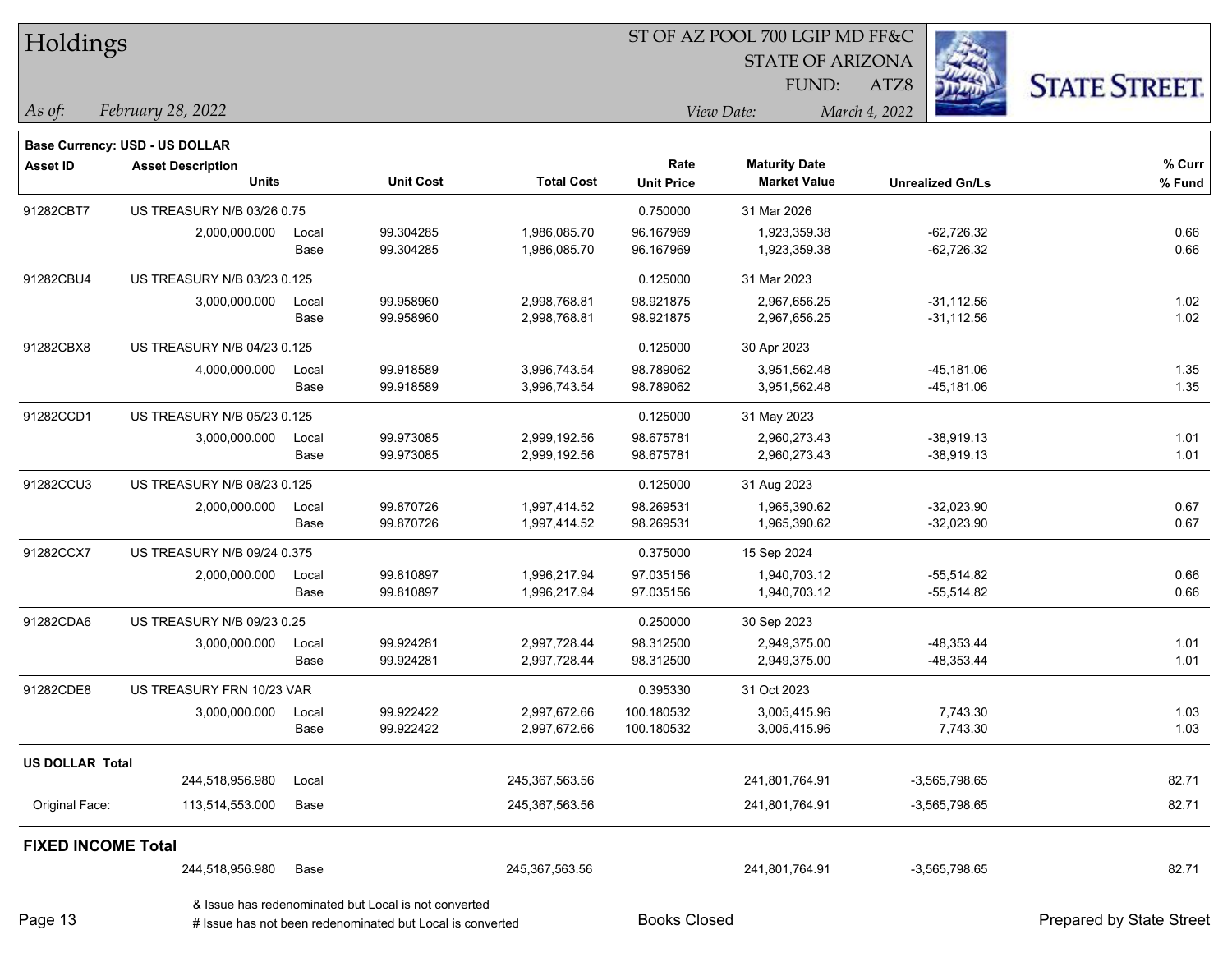| Holdings       |                                                                                   |                  |                   |                           | ST OF AZ POOL 700 LGIP MD FF&C<br><b>STATE OF ARIZONA</b> |                       |                         |                      |
|----------------|-----------------------------------------------------------------------------------|------------------|-------------------|---------------------------|-----------------------------------------------------------|-----------------------|-------------------------|----------------------|
| $\vert$ As of: | February 28, 2022                                                                 |                  |                   |                           | FUND:<br>View Date:                                       | ATZ8<br>March 4, 2022 |                         | <b>STATE STREET.</b> |
| Asset ID       | <b>Base Currency: USD - US DOLLAR</b><br><b>Asset Description</b><br><b>Units</b> | <b>Unit Cost</b> | <b>Total Cost</b> | Rate<br><b>Unit Price</b> | <b>Maturity Date</b><br><b>Market Value</b>               |                       | <b>Unrealized Gn/Ls</b> | % Curr<br>% Fund     |
| Original Face: | 113,514,553.000                                                                   |                  |                   |                           |                                                           |                       |                         |                      |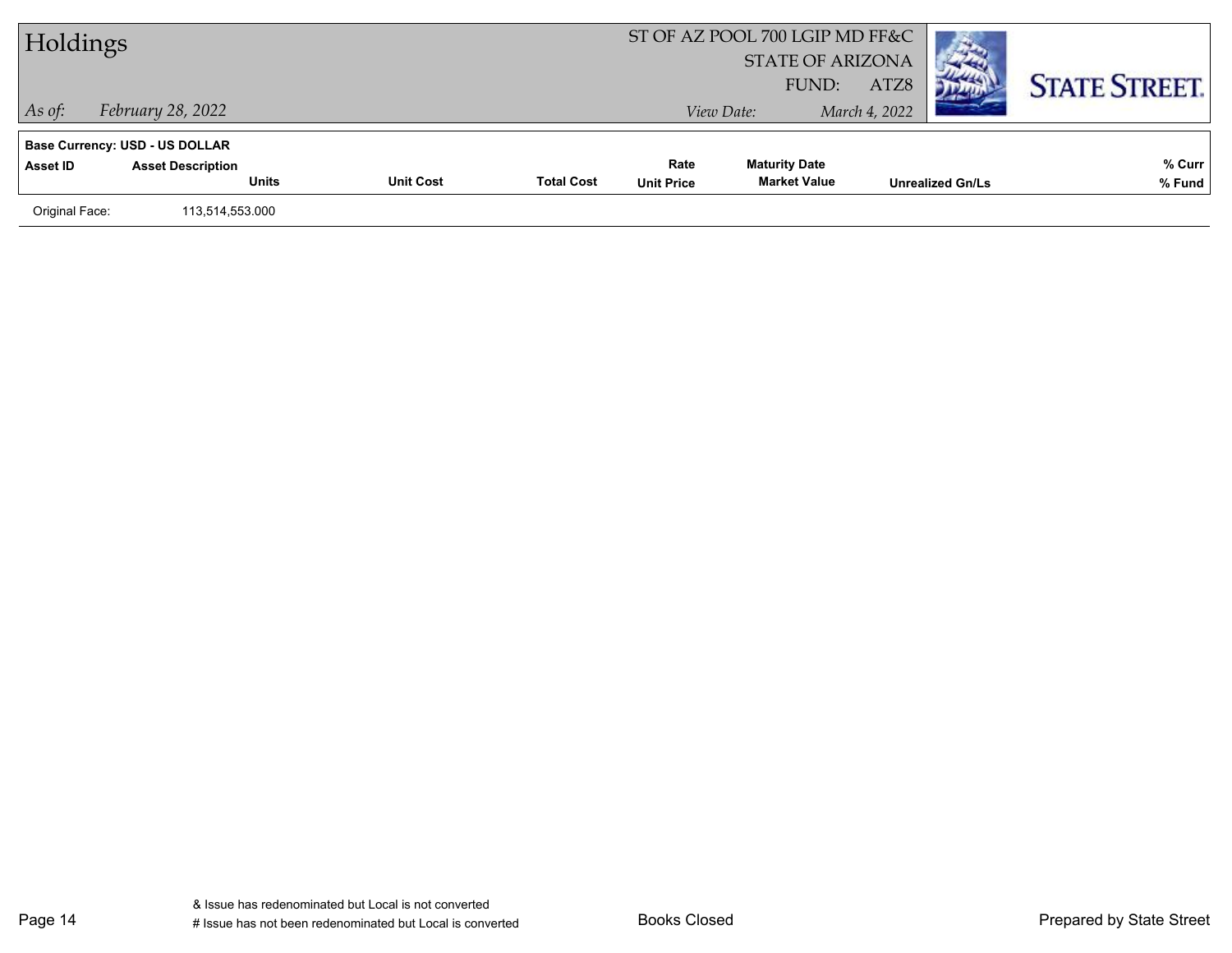| Holdings          |                                       |                  |                   |                   | ST OF AZ POOL 700 LGIP MD FF&C              |               |                         |                      |
|-------------------|---------------------------------------|------------------|-------------------|-------------------|---------------------------------------------|---------------|-------------------------|----------------------|
|                   |                                       |                  |                   |                   | <b>STATE OF ARIZONA</b>                     |               |                         |                      |
|                   |                                       |                  |                   |                   | FUND:                                       | ATZ8          |                         | <b>STATE STREET.</b> |
| $ $ As of:        | February 28, 2022                     |                  |                   |                   | View Date:                                  | March 4, 2022 |                         |                      |
|                   | <b>Base Currency: USD - US DOLLAR</b> |                  |                   |                   |                                             |               |                         |                      |
| Asset ID          | <b>Asset Description</b>              |                  |                   | Rate              | <b>Maturity Date</b><br><b>Market Value</b> |               |                         | % Curr               |
|                   | <b>Units</b>                          | <b>Unit Cost</b> | <b>Total Cost</b> | <b>Unit Price</b> |                                             |               | <b>Unrealized Gn/Ls</b> | % Fund               |
| <b>FUND Total</b> |                                       |                  |                   |                   |                                             |               |                         |                      |
|                   | 295,079,846.970                       | Base             | 295,926,517.02    |                   | 292,347,249.90                              |               | $-3.579.267.12$         | 100.00               |
| Original Face:    | 113,514,553.000                       |                  |                   |                   |                                             |               |                         |                      |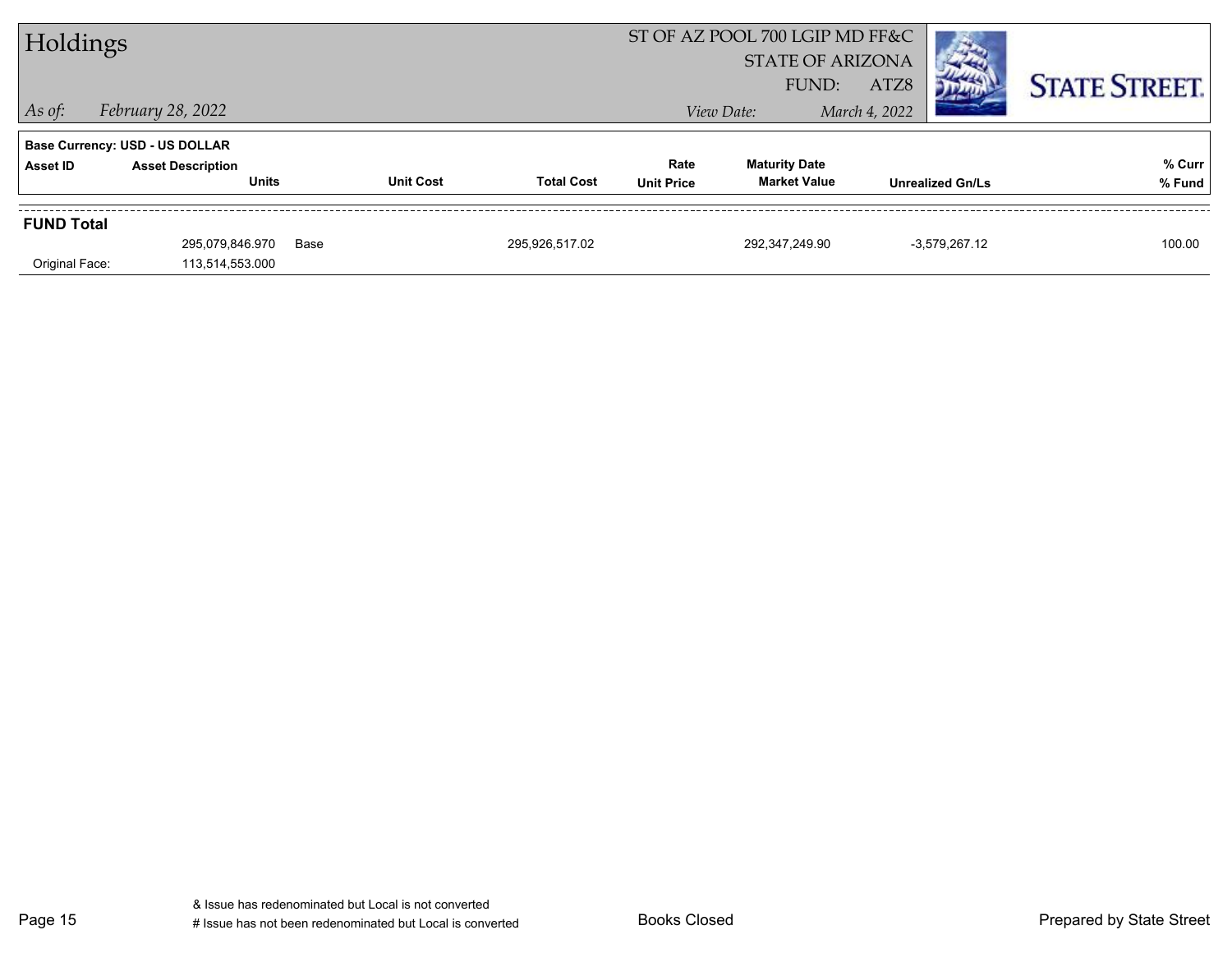# Holdings

### Currency Summary

*As of: February 28, 2022*

## ST OF AZ POOL 700 LGIP MD FF&C

STATE OF ARIZONA

ATZ8



*View Date: March 4, 2022*FUND:

| <b>Base Currency: USD - US DOLLAR</b> |  |
|---------------------------------------|--|
|                                       |  |

| <b>Dase OdiTency.00D - 00 DOLLAR</b> |                 |       |                   |                     | % Currency |                         |                          |                           |
|--------------------------------------|-----------------|-------|-------------------|---------------------|------------|-------------------------|--------------------------|---------------------------|
|                                      | <b>Units</b>    |       | <b>Total Cost</b> | <b>Market Value</b> | % Fund     | <b>Unreal Sec Gn/Ls</b> | <b>Unreal Curr Gn/Ls</b> | <b>Total Unreal Gn/Ls</b> |
| <b>US DOLLAR</b>                     |                 |       |                   |                     |            |                         | Exchange Rate:           | 1.000000                  |
| <b>CASH</b>                          |                 |       |                   |                     |            |                         |                          |                           |
|                                      | 35,943.150      | Local | 35,943.15         | 35,943.15           | 0.01       | 0.00                    |                          | 0.00                      |
|                                      |                 | Base  | 35,943.15         | 35,943.15           | 0.01       | 0.00                    | 0.00                     | 0.00                      |
| <b>CASH EQUIVALENT</b>               |                 |       |                   |                     |            |                         |                          |                           |
|                                      | 50,524,946.840  | Local | 50,523,010.31     | 50,509,541.84       | 17.28      | $-13,468.47$            |                          | $-13,468.47$              |
|                                      |                 | Base  | 50,523,010.31     | 50,509,541.84       | 17.28      | $-13,468.47$            | 0.00                     | $-13,468.47$              |
| <b>FIXED INCOME</b>                  |                 |       |                   |                     |            |                         |                          |                           |
|                                      | 244,518,956.980 | Local | 245,367,563.56    | 241,801,764.91      | 82.71      | $-3,565,798.65$         |                          | $-3,565,798.65$           |
| Original Face:                       | 113,514,553.000 | Base  | 245,367,563.56    | 241,801,764.91      | 82.71      | $-3,565,798.65$         | 0.00                     | $-3,565,798.65$           |
| <b>US DOLLAR Total</b>               |                 |       |                   |                     |            |                         |                          |                           |
|                                      | 295,079,846.970 | Local | 295,926,517.02    | 292,347,249.90      | 100.00     | $-3,579,267.12$         |                          | $-3,579,267.12$           |
| Original Face:                       | 113,514,553.000 | Base  | 295,926,517.02    | 292,347,249.90      | 100.00     | $-3,579,267.12$         | 0.00                     | $-3,579,267.12$           |
| <b>FUND Total</b>                    |                 |       |                   |                     |            |                         |                          |                           |
|                                      | 295,079,846.970 | Base  | 295,926,517.02    | 292,347,249.90      | 100.00     | $-3,579,267.12$         | 0.00                     | $-3,579,267.12$           |
| Original Face:                       | 113,514,553.000 |       |                   |                     |            |                         |                          |                           |
|                                      |                 |       |                   |                     |            |                         |                          |                           |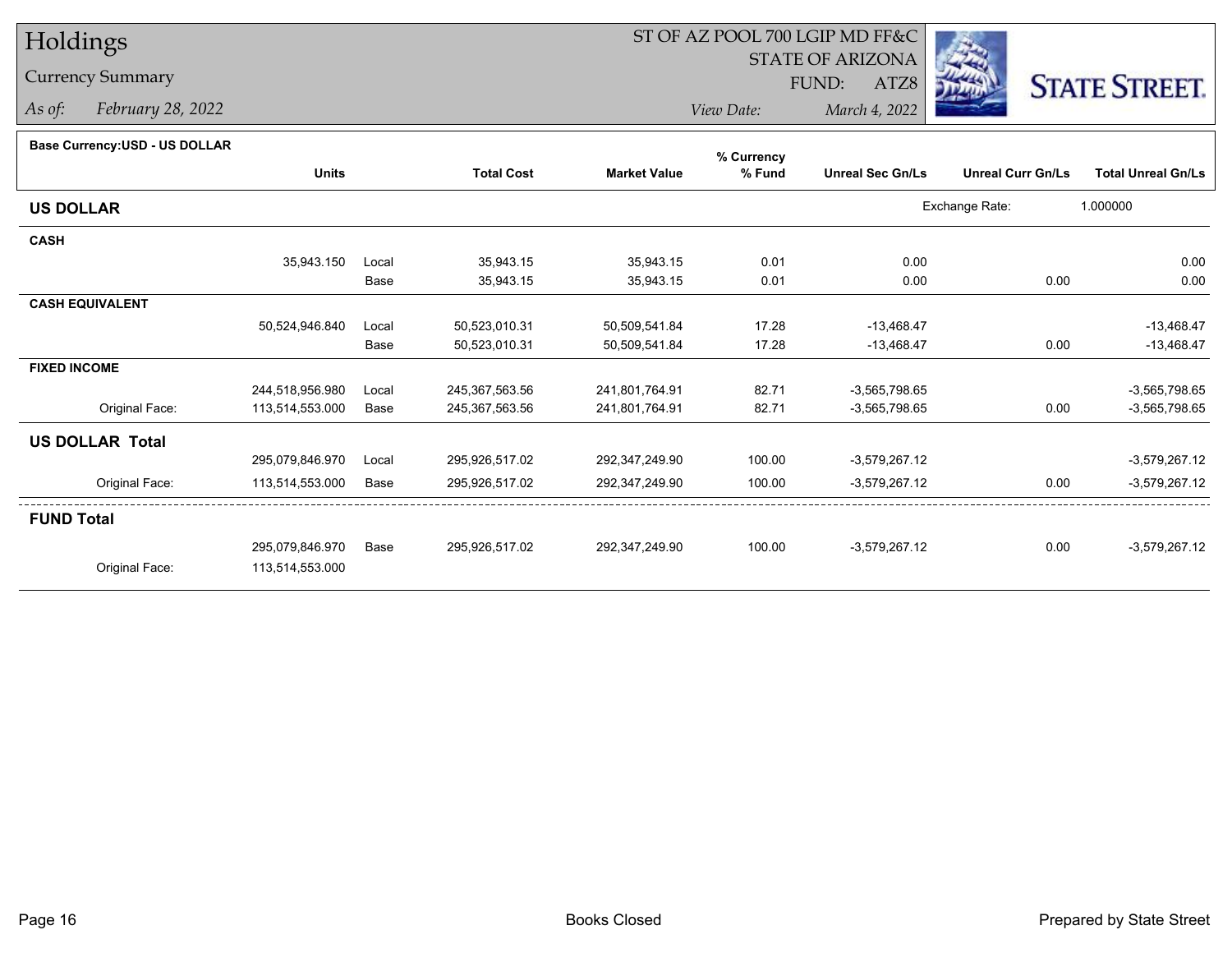| Holdings             |                                       |                   |                     |            | ST OF AZ POOL 700 LGIP MD FF&C           |                          |                           |
|----------------------|---------------------------------------|-------------------|---------------------|------------|------------------------------------------|--------------------------|---------------------------|
| <b>Asset Summary</b> |                                       |                   |                     |            | <b>STATE OF ARIZONA</b><br>FUND:<br>ATZ8 |                          |                           |
| As of:               | February 28, 2022                     |                   |                     | View Date: | March 4, 2022                            |                          | <b>STATE STREET.</b>      |
|                      |                                       |                   |                     |            |                                          |                          |                           |
|                      | <b>Base Currency: USD - US DOLLAR</b> |                   |                     |            |                                          |                          |                           |
|                      | <b>Units</b>                          | <b>Total Cost</b> | <b>Market Value</b> | % Fund     | <b>Unreal Sec Gn/Ls</b>                  | <b>Unreal Curr Gn/Ls</b> | <b>Total Unreal Gn/Ls</b> |
| <b>CASH</b>          |                                       |                   |                     |            |                                          |                          |                           |
| <b>US DOLLAR</b>     |                                       |                   |                     |            |                                          |                          |                           |
|                      | 35,943.150                            | 35,943.15         | 35,943.15           | 0.01       | 0.00                                     | 0.00                     | 0.00                      |
| <b>CASH Total</b>    |                                       |                   |                     |            |                                          |                          |                           |
|                      | 35,943.150                            | 35,943.15         | 35,943.15           | 0.01       | 0.00                                     | 0.00                     | 0.00                      |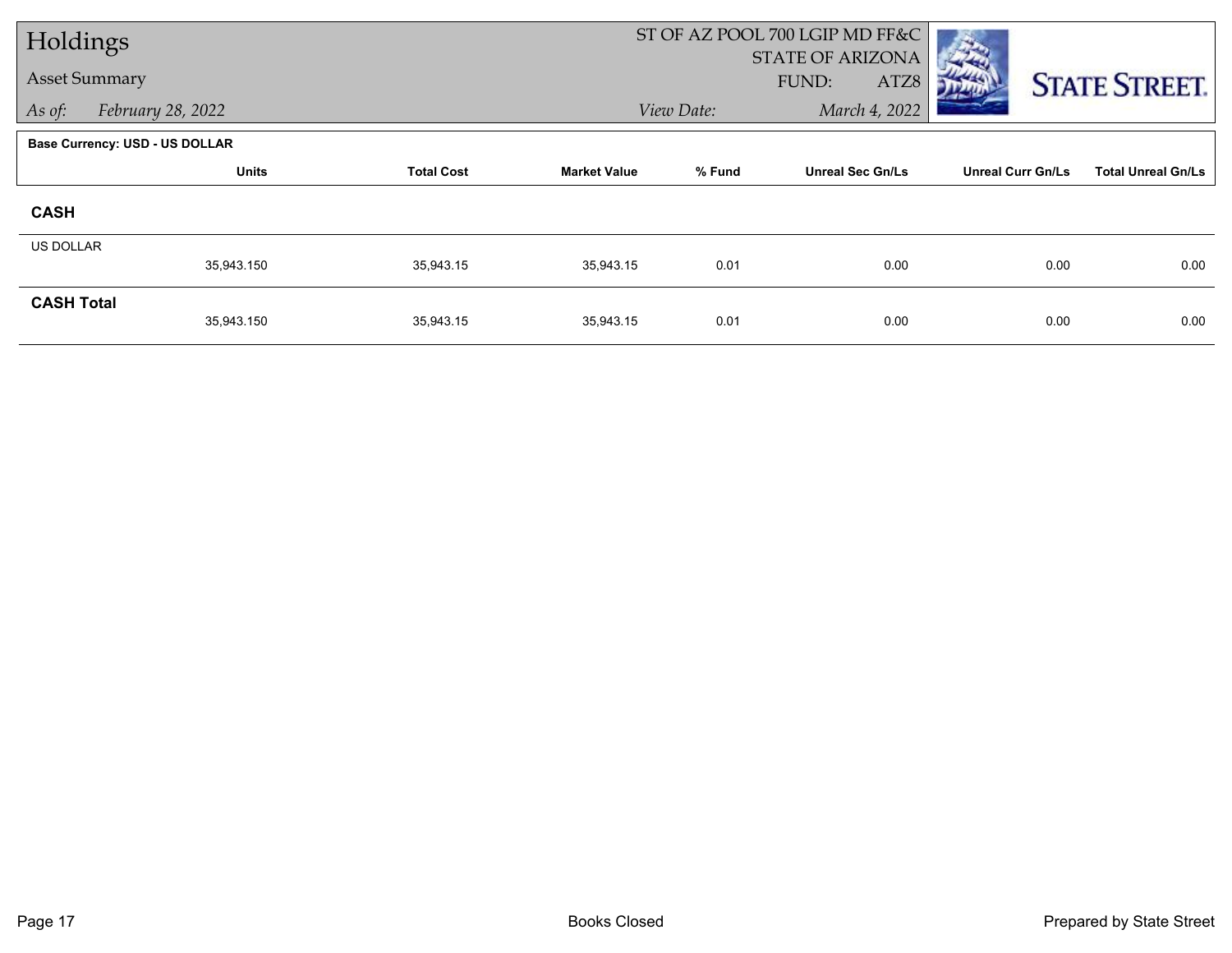| Holdings             |                                |                   |                     | ST OF AZ POOL 700 LGIP MD FF&C |                         |                          |                           |
|----------------------|--------------------------------|-------------------|---------------------|--------------------------------|-------------------------|--------------------------|---------------------------|
|                      |                                |                   |                     | <b>STATE OF ARIZONA</b>        |                         |                          |                           |
| <b>Asset Summary</b> |                                |                   |                     | FUND:<br>ATZ8                  |                         | <b>STATE STREET.</b>     |                           |
| As of:               | February 28, 2022              |                   |                     | March 4, 2022<br>View Date:    |                         |                          |                           |
|                      | Base Currency: USD - US DOLLAR |                   |                     |                                |                         |                          |                           |
|                      | <b>Units</b>                   | <b>Total Cost</b> | <b>Market Value</b> | % Fund                         | <b>Unreal Sec Gn/Ls</b> | <b>Unreal Curr Gn/Ls</b> | <b>Total Unreal Gn/Ls</b> |
|                      | <b>CASH EQUIVALENT</b>         |                   |                     |                                |                         |                          |                           |
| US DOLLAR            |                                |                   |                     |                                |                         |                          |                           |
|                      | 50,524,946.840                 | 50,523,010.31     | 50,509,541.84       | 17.28                          | $-13,468.47$            | 0.00                     | $-13,468.47$              |
|                      | <b>CASH EQUIVALENT Total</b>   |                   |                     |                                |                         |                          |                           |
|                      | 50,524,946.840                 | 50,523,010.31     | 50,509,541.84       | 17.28                          | $-13,468.47$            | 0.00                     | $-13,468.47$              |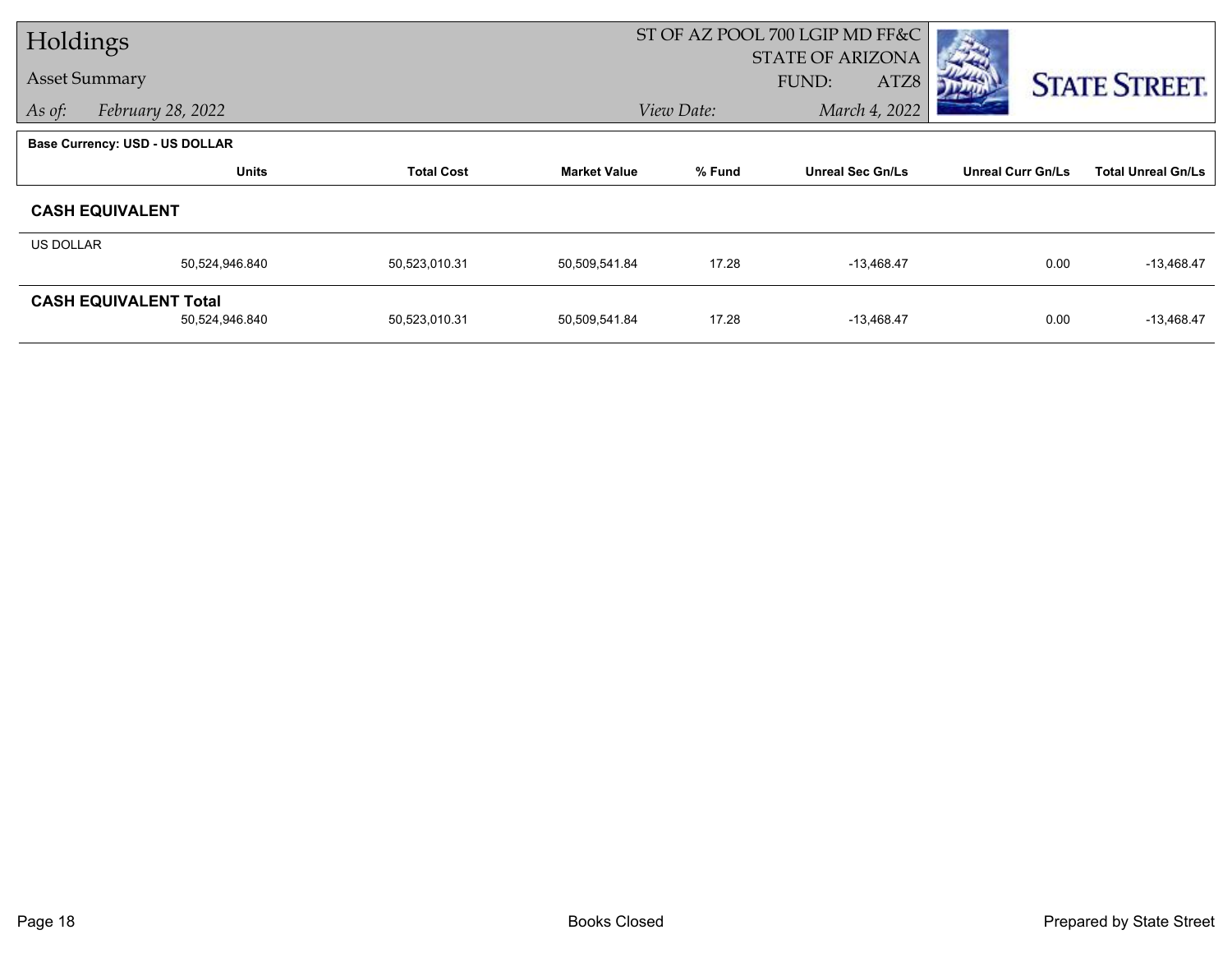| Holdings             |                                       |                   |                     | ST OF AZ POOL 700 LGIP MD FF&C |                         |                          |                           |
|----------------------|---------------------------------------|-------------------|---------------------|--------------------------------|-------------------------|--------------------------|---------------------------|
|                      |                                       |                   |                     | <b>STATE OF ARIZONA</b>        |                         |                          |                           |
| <b>Asset Summary</b> |                                       |                   |                     | FUND:<br>ATZ8                  |                         | <b>STATE STREET.</b>     |                           |
| As of:               | February 28, 2022                     |                   |                     | March 4, 2022<br>View Date:    |                         |                          |                           |
|                      | <b>Base Currency: USD - US DOLLAR</b> |                   |                     |                                |                         |                          |                           |
|                      | <b>Units</b>                          | <b>Total Cost</b> | <b>Market Value</b> | % Fund                         | <b>Unreal Sec Gn/Ls</b> | <b>Unreal Curr Gn/Ls</b> | <b>Total Unreal Gn/Ls</b> |
|                      | <b>FIXED INCOME</b>                   |                   |                     |                                |                         |                          |                           |
| <b>US DOLLAR</b>     |                                       |                   |                     |                                |                         |                          |                           |
|                      | 244,518,956.980                       | 245,367,563.56    | 241,801,764.91      | 82.71                          | $-3,565,798.65$         | 0.00                     | $-3,565,798.65$           |
|                      | <b>FIXED INCOME Total</b>             |                   |                     |                                |                         |                          |                           |
|                      | 244,518,956.980                       | 245,367,563.56    | 241,801,764.91      | 82.71                          | $-3,565,798.65$         | 0.00                     | $-3,565,798.65$           |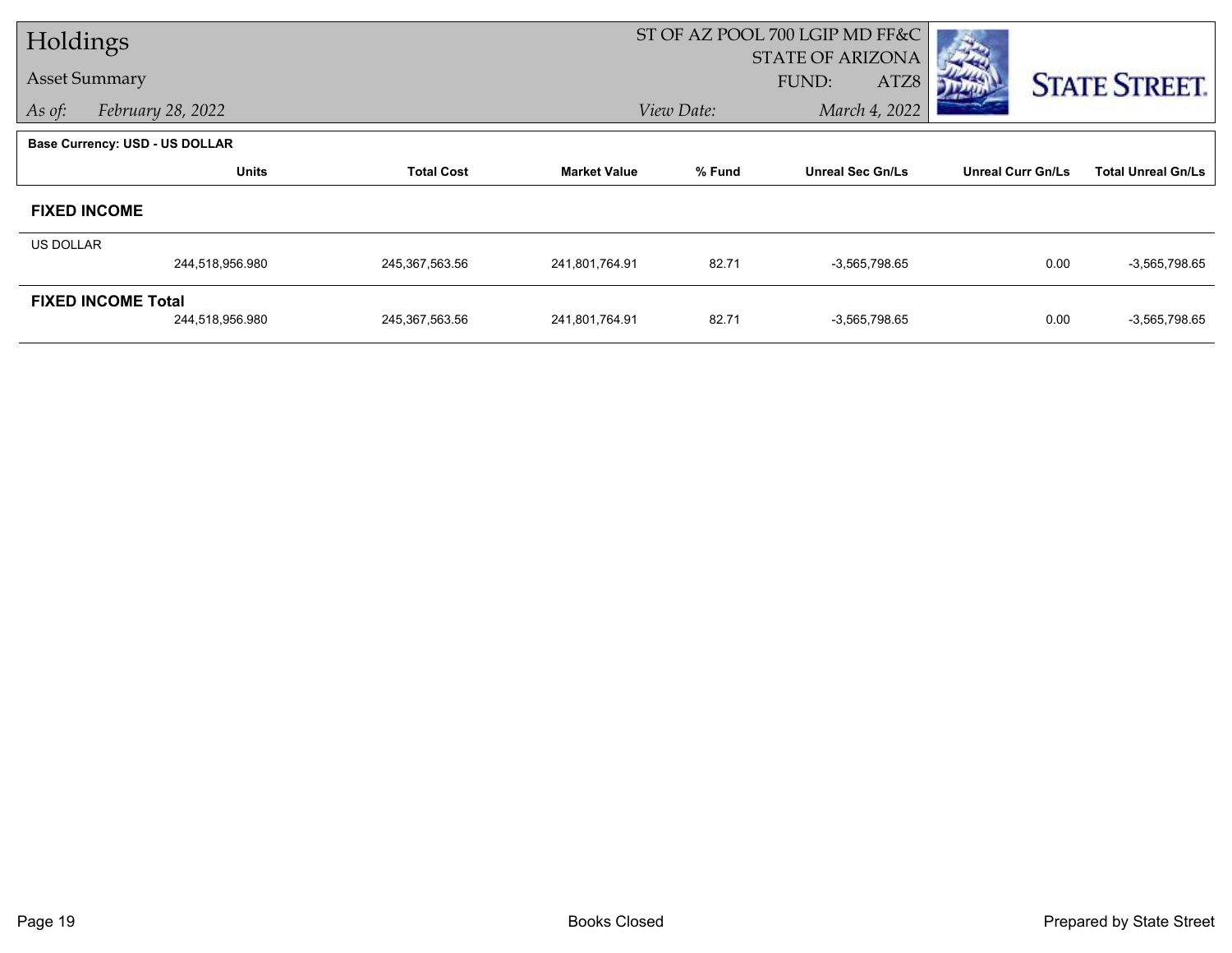| Holdings                    |                                       |                   |                     | ST OF AZ POOL 700 LGIP MD FF&C           |                         |                      |                           |
|-----------------------------|---------------------------------------|-------------------|---------------------|------------------------------------------|-------------------------|----------------------|---------------------------|
|                             |                                       |                   |                     | <b>STATE OF ARIZONA</b><br>ATZ8<br>FUND: |                         |                      |                           |
| <b>Asset Summary</b>        |                                       |                   |                     |                                          |                         | <b>STATE STREET.</b> |                           |
| February 28, 2022<br>As of: |                                       |                   |                     | View Date:                               | March 4, 2022           |                      |                           |
|                             | <b>Base Currency: USD - US DOLLAR</b> |                   |                     |                                          |                         |                      |                           |
|                             | <b>Units</b>                          | <b>Total Cost</b> | <b>Market Value</b> | % Fund                                   | <b>Unreal Sec Gn/Ls</b> | Unreal Curr Gn/Ls    | <b>Total Unreal Gn/Ls</b> |
| <b>FUND Total</b>           |                                       |                   |                     |                                          |                         |                      |                           |
|                             | 295,079,846.970                       | 295,926,517.02    | 292,347,249.90      | 100.00                                   | $-3.579.267.12$         | 0.00                 | $-3,579,267.12$           |